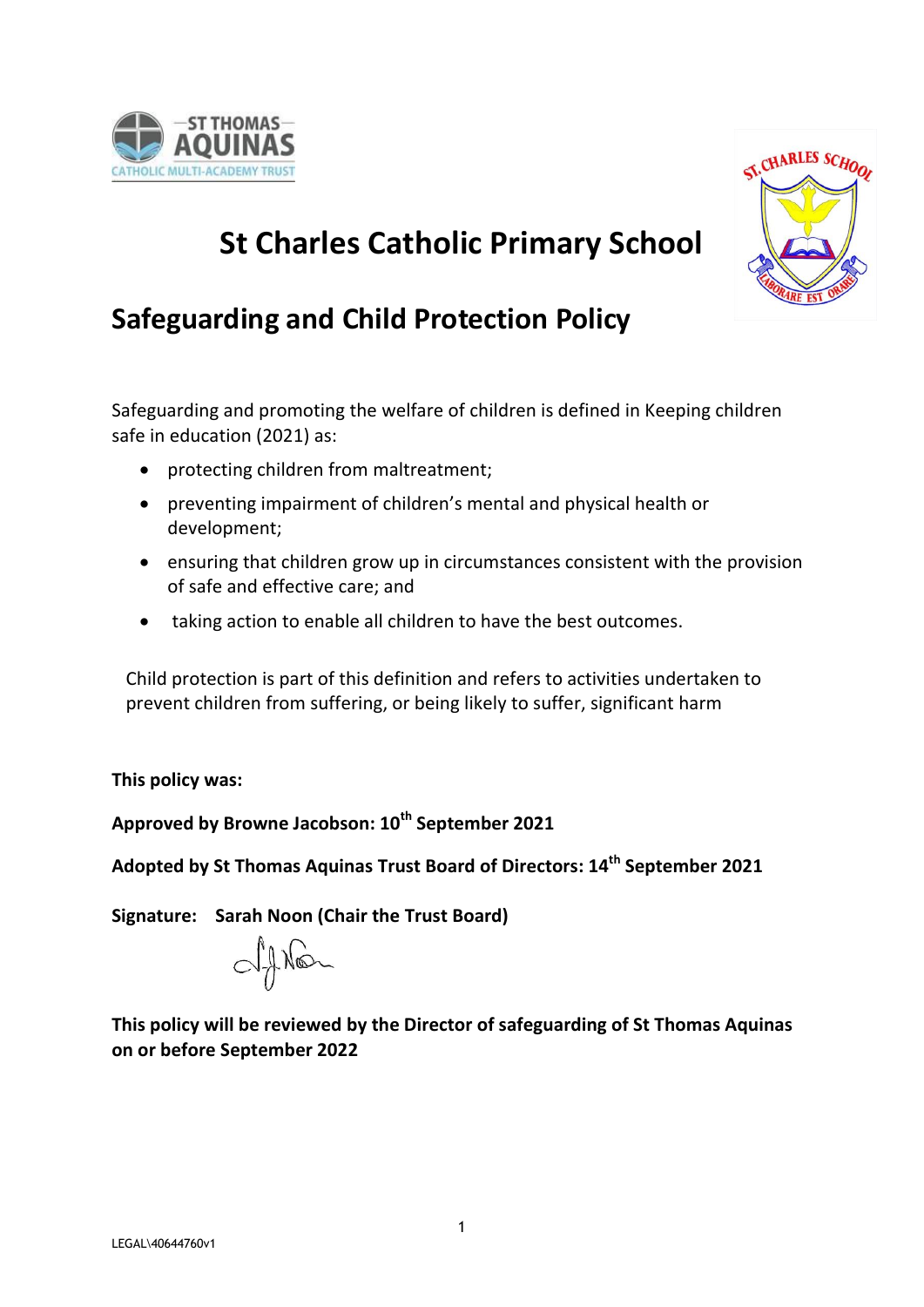## **Contents Page**

| <b>Section</b> | <b>Title</b>                                                                  |
|----------------|-------------------------------------------------------------------------------|
| 1              | Our strong safeguarding culture and commitment                                |
| $\overline{2}$ | <b>Definitions</b>                                                            |
| 3              | Scope of this policy                                                          |
| 4              | Roles and responsibilities                                                    |
| 5              | <b>Staff safeguarding CPD</b>                                                 |
| 6              | Children who may be particularly vulnerable                                   |
| 7              | Children with special educational needs and disabilities                      |
| 8              | Children missing education                                                    |
| 9              | <b>Mental Health</b>                                                          |
| 10             | Peer on Peer (child on child) abuse                                           |
| 11             | Serious violence                                                              |
| 12             | Child criminal and child sexual exploitation (CCE, CSE)                       |
| 13             | County lines                                                                  |
| 14             | Modern slavery and trafficking                                                |
| 15             | Sharing nudes and semi-nude images and videos                                 |
| 16             | Online safety                                                                 |
| 17             | Domestic abuse                                                                |
| 18             | Honour based abuse                                                            |
| 19             | Radicalisation and extremism                                                  |
| 20             | Allegations made against/concerns raised in relation to teachers, inc. supply |
|                | teachers, other staff, volunteers and contractors                             |
| 21             | Whistle blowing if you have concerns about a colleague                        |
| 22             | Safer recruitment                                                             |
| 23             | Site security                                                                 |
| 24             | Child protection procedures                                                   |
| 25             | Responding to a safeguarding concern                                          |
| 26             | Confidentiality and sharing information                                       |
| 27             | Special circumstances                                                         |
| 28             | Private fostering                                                             |
| 29             | Related safeguarding policies                                                 |
| 30             | Useful contacts                                                               |

# **Appendices**

Appendix 1: Four categories of abuse

Appendix 2: Online safety Matters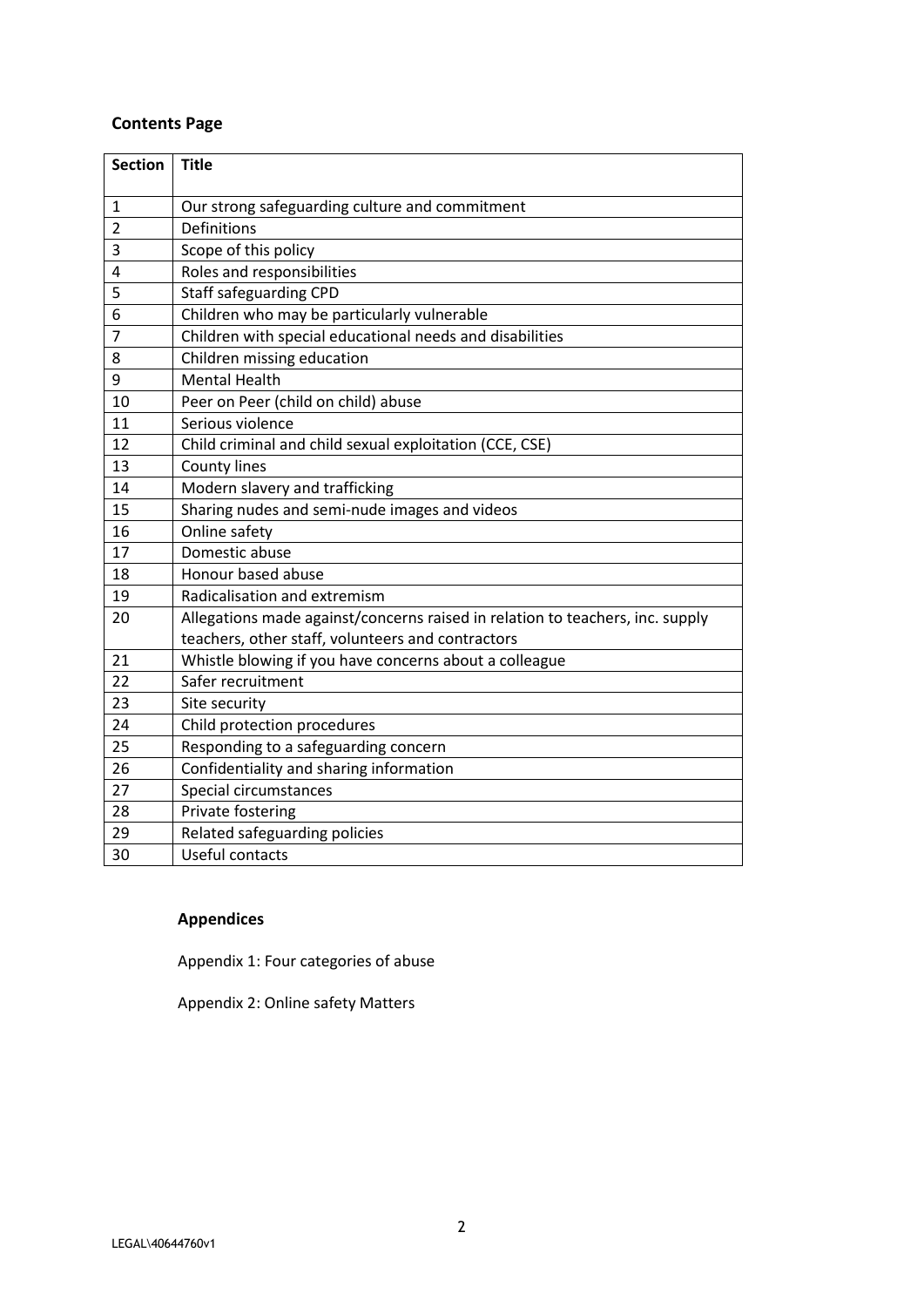## **1 Our strong safeguarding culture and commitment**

At St Charles Catholic Primary School we are committed to safeguarding children and young people and we expect everyone who works in our school to share this commitment.

Adults in our school take all welfare concerns seriously and encourage children and young people to talk to us about anything that worries them.

We will always act in the best interests of the child.

#### **1.1 Why it is important**

- 1.1.1 Safeguarding is everyone's responsibility and it is the duty of St Thomas Aquinas Trust and St Charles Catholic Primary School stakeholders to safeguard and promote the welfare of children. This is our core safeguarding principle.
- 1.1.2 In adhering to this principle we focus on providing a safe and welcoming environment for all of our children regardless of age, ability, culture, race, language, religion, gender identity or sexual identity. All of our children have equal rights to support and protection.
- 1.1.3 One of the cornerstones of our safeguarding culture is this policy and the procedures contained within it. This policy applies to all staff, volunteers and governors, all of whom are trained upon its contents and on their safeguarding duties. We update this policy at least annually to reflect changes to law, statutory guidance and best practice.
- 1.1.4 This policy should be read alongside our other safeguarding policies, listed in this policy.

#### **1.2 What it means for our pupils**

- 1.2.1 We work with our local safeguarding partners to promote the welfare of children and protect them from harm. This includes providing a co-ordinated offer of early help when additional needs of children are identified and contributing to inter-agency plans which provide additional support to the child.
- 1.2.2 All of our staff have an equal responsibility to act on any suspicion or disclosure that may indicate that a child is at risk of harm. Any pupils or staff involved in a child protection or safeguarding issue will receive appropriate support.
- 1.2.3 Our strong safeguarding culture ensures that we treat all pupils with respect and involve them in decisions that affect them. We encourage positive, respectful and safe behaviour among pupils and we set a good example by conducting ourselves appropriately.
- 1.2.4 Identifying safeguarding and child protection concerns often begin with recognising changes in pupils' behaviour and knowing that these changes may be signs of abuse, neglect or exploitation. Challenging behaviour and signs of mental health issues may be indicators of abuse. Our staff are trained to recognise the link between a child's behaviour and a potential safeguarding issue.
- 1.2.5 All of our staff will reassure children that their concerns and disclosures will be taken seriously and that they will be supported and kept safe.
- 1.2.6 Our staff are aware that safeguarding incidents and/or behaviours can be associated with factors outside of the school and/or can occur outside of the school. This was highlighted as contextual safeguarding in Working Together to Safeguard Children (2018). Extra-familial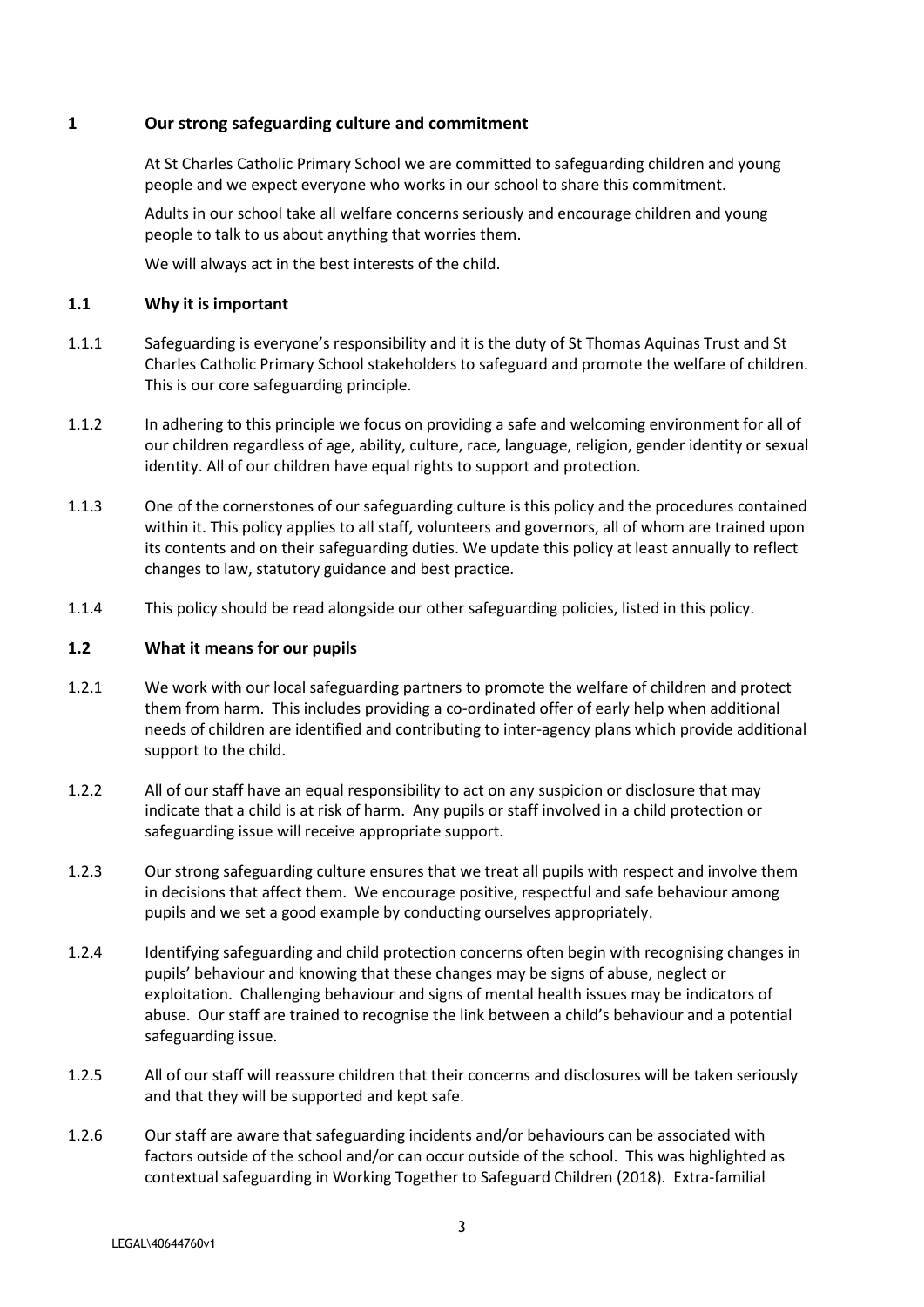harms take a variety of different forms making children vulnerable to multiple harms including (but not limited to) sexual and criminal exploitation and serious youth violence. All staff, especially DSLs understand the importance of considering wider environmental factors in a child's life outside their families that may be a threat to their safety and/or welfare. St Charles Catholic Primary School assesses the risks and issues in the wider community when considering the wellbeing and safety of our pupils.

## **1.3. Safeguarding legislation and guidance**

The following safeguarding legislation and guidance has been considered when drafting this policy:

- Keeping Children Safe in Education (2021)
- Working Together to Safeguarding Children (2018, reviewed, Dec 2020)
- What to do if you're worried a child is being abused (2015)
- The Teacher Standards (2012)
- The Safeguarding Vulnerable Groups Act (2006)
- Section 157 of the Education Act (2002)
- Guidance for safer working practice for those working with children and young people (May 2019)
- Guidance for safer working practice for those working with children and young people addendum (April 2020)
- Searching, Screening and Confiscation (2018)
- The Data Protection Act (2018) and the General Data Protection Regulation (2018)
- Sexual violence and sexual harassment between children in schools and colleges (2020)
- The Domestic Abuse Act (2021)
- The Education (Independent School Standards) Regulations (2014)
- Early years foundation stage statutory framework (EYFS);

This policy adheres to all relevant safeguarding statutory guidance and legislation.

## **2 Definitions**

Safeguarding is defined as:

- protecting children from maltreatment;
- preventing impairment of children's mental and physical health or development;
- ensuring that children grow up in circumstances consistent with safe and effective care; and
- taking action to enable all children to have the best outcomes.

'Child Protection' is the intervention that occurs when a child or children are at risk of, or are suffering, significant harm.

'Child' refers to anyone under the age of 18.

'Parent' refers to birth parents and other adults in a parenting role, for example adoptive parents, stepparents and foster carers.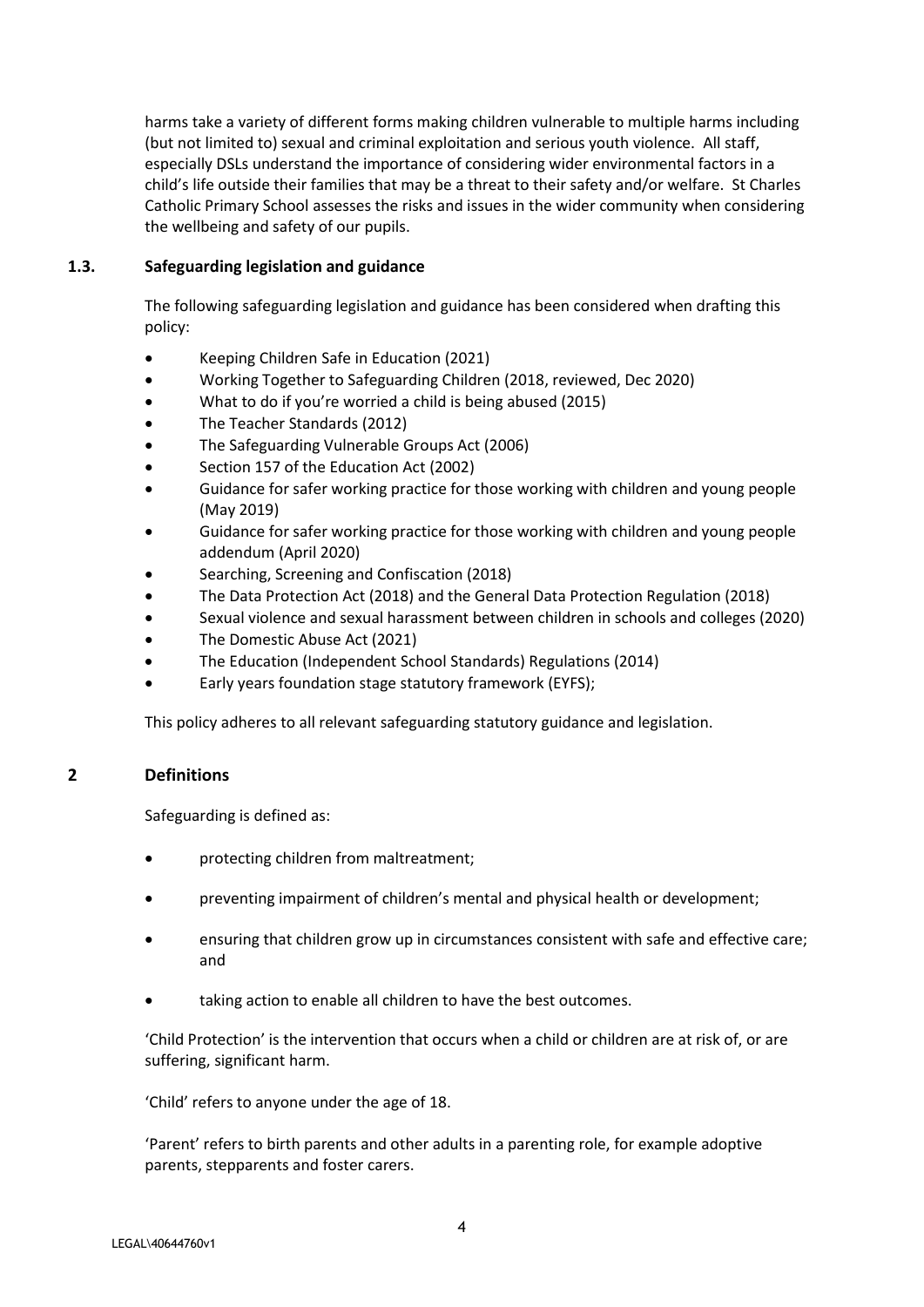'Staff' or 'members of staff' refers to all paid or unpaid adults working in or on behalf of the school. This includes (but it not limited to) all teaching, non-teaching, support, supply, peripatetic and contract staff, volunteers, governors and trustees.

'The Trust' refers to St Thomas Aquinas Catholic Multi-Academy Trust

#### **3 Scope**

This policy applies to all members of staff working in or on behalf of the school.

This policy will not duplicate content from Keeping Children Safe in Education (2020) unless necessary. It should be understood that the school will adhere to this document at all times and refer to it as the benchmark for all safeguarding practice.

#### **4 Roles and responsibilities**

**The Designated Safeguarding Lead (DSL) is:**

Ruth Elmore

Contact details: email: [relmore@st-charles.leics.sch.uk](mailto:relmore@st-charles.leics.sch.uk) 

#### **The deputy DSL(s) are:**

Felicity Knight

Kelly Satchwell

Contact details: email: [fknight@st-charles.leics.sch.uk](mailto:fknight@st-charles.leics.sch.uk) [ksatchwell@st-charles.leics.sch.uk](mailto:ksatchwell@st-charles.leics.sch.uk)

#### **The Designated teacher for looked after and previously looked after children is:**

Ruth Elmore

Contact details: email: [relmore@st-charles.leics.sch.uk](mailto:relmore@st-charles.leics.sch.uk) 

#### **The Chair of Governors is:** Nigel Pearce

Contact details: email: [nigel.pearce@st-charles.leics.sch.uk](mailto:nigel.pearce@st-charles.leics.sch.uk)

#### **The Safeguarding Governor's are:** Matthew O'Neill and Nigel Pearce

Contact details: email:

[matthew.oneill@st-charles.leics.sch.uk](mailto:matthew.oneill@st-charles.leics.sch.uk) nigel.pearce@st- [charles.leics.sch.uk](mailto:nigel.pearce@st-%20charles.leics.sch.uk)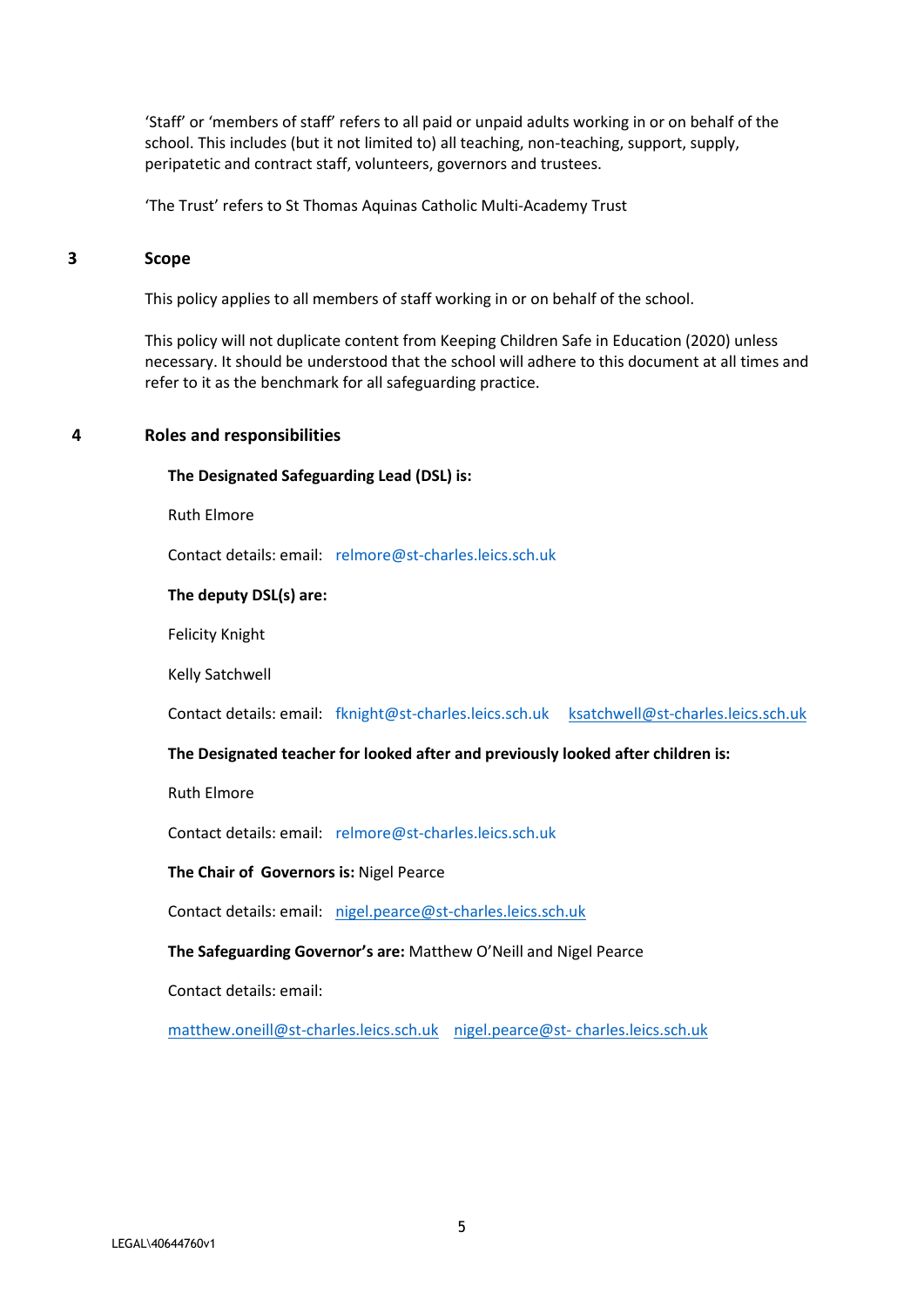## **4.1 Roles and responsibilities: The Trust Board will:**

- facilitate a whole-school approach to safeguarding, ensuring that safeguarding and child protection are at the fore front and underpin all relevant aspects of process and policy
- appoint a safeguarding lead Director for the Trust;
- adopt a Trust-wide Safeguarding and Child Protection policy, bearing in mind local variance where the Trust spans more than one Local Authority area;
- ensure the single central record (SCR) is maintained for all Trust based and cross-school appointments;
- ensure that at least one director on any recruitment panel has up to date safeguarding training;
- ensure that all senior leaders are trained in safer recruitment;
- ensure that governors who undertake recruitment are trained in safer recruitment;
- monitor safeguarding practice across the Trust and take appropriate action where safeguarding practice is falling short of the standards expected;
- ; and
- ensure that each academy has appointed a designated teacher to support Looked After Children.

#### **4.2 Roles and responsibilities: The CEO and Executive Team will:**

- make arrangements for safeguarding audits to be conducted by independent personnel;
- Report to the Board (at least annually) on the procedures in place for safeguarding and matters as they arise;
- monitor compliance with legislation (including the single central record) and report any failings to The Board;
- Identify training needs and report to The Board;
- Liaise with the Trust Board to ensure that all senior leaders are trained in safer recruitment; monitor safeguarding practice across the Trust and take appropriate action where safeguarding practice is falling short of the standards expected; and ensure that each academy has appointed a designated teacher to support Looked After Children.

#### **4.3 Roles and responsibilities: The Local Governing Body will:**

- ensure that governors who undertake recruitment are trained in safer recruitment;
- appoint a designated governor for safeguarding;
- monitor systems for safeguarding pupils and report finding to The Board;
- ensure the governing body receive safeguarding training, and the safeguarding governor attends appropriate training on their strategic responsibilities in order to provide appropriate challenge and support and discharge their responsibilities effectively;
- ensure the Chair of Governors receives appropriate training in managing allegations or concerns against staff;
- ensure new staff receive safeguarding and child protection training (including online safety) at induction, and all staff undertake appropriate, up to date training (including online) at least annually, along with regular briefings and e-bulletins;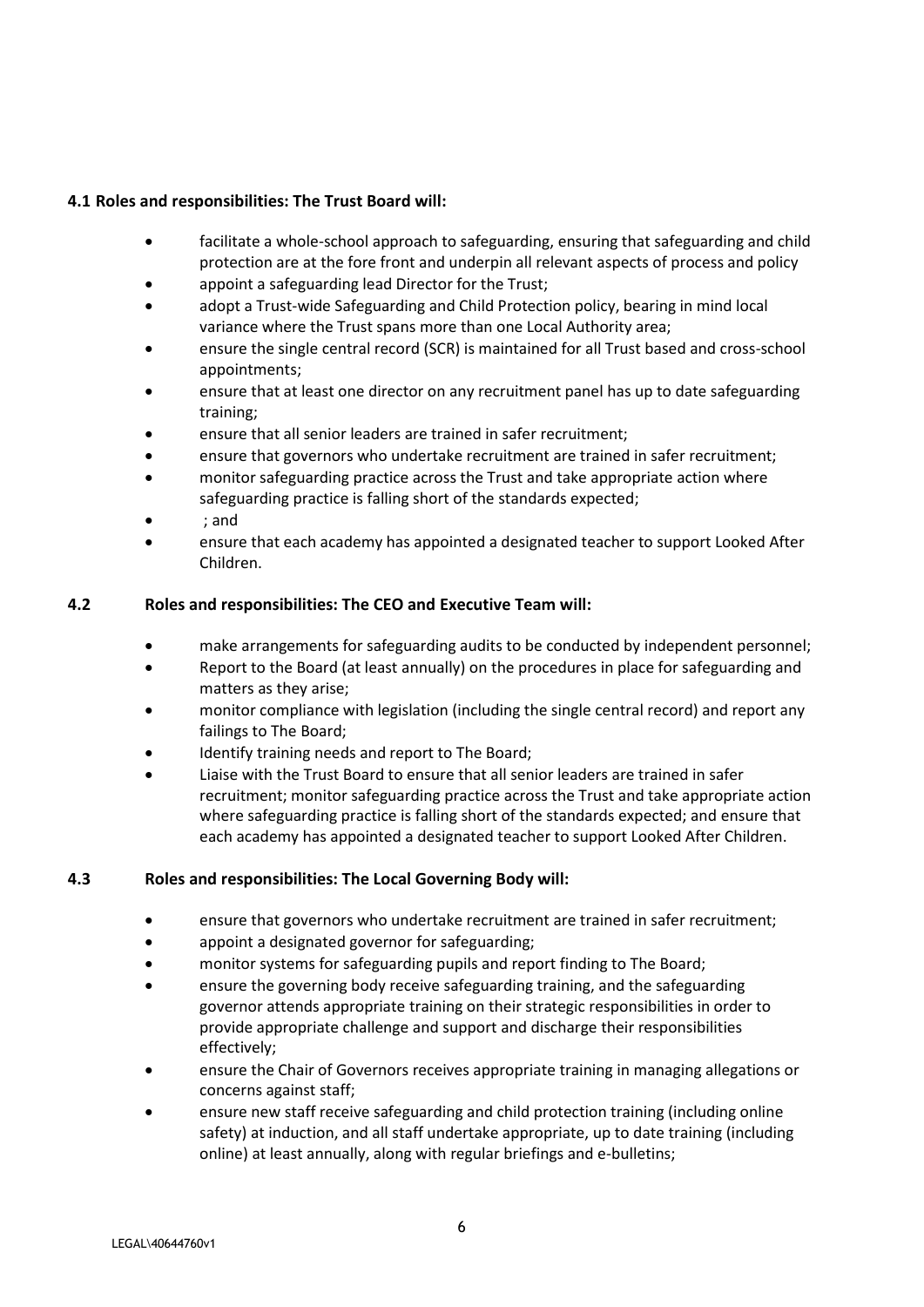- ensure any deficiencies or weaknesses brought to the attention of the local governing body will be rectified without delay;
- ensure there are clear systems and processes in place to identify and respond to potential mental health problems of children, including routes to escalate, clear referral and accountability systems;
- ensure there are robust systems in place to respond to children who go missing from education;
- ensure the school has implemented an effective IT filtering and monitoring system;
- there is a whole-school approach to online safety, including the use of mobile technology in the school is appointed
- Liaise with the Headteacher to ensure that a member of the senior leadership team is appointed to the role of designated safeguarding lead (DSL); and
- the DSL is supported to exercise the school's duty in relation to safeguarding and child protection to provide information to the local authority by completing and returning the annual report in a timely manner.

## **The safeguarding governor**

- 4.3.1 The role of the safeguarding governor is to provide support and challenge to the DSL and the leadership of the school on how they manage safeguarding so that the safety and wellbeing of the children can continuously improve. The role includes:
	- understanding the Governance Handbook;
	- understanding the requirements of Keeping Children Safe in Education 2021;
	- supporting and challenging the DSL on the standards of safeguarding at the school;
	- confirming that consistent and compliant safeguarding practice takes place across the school; and
	- reporting to the local governing body about the standard of safeguarding in the school.
- 4.3.2 The DSL and the safeguarding governor meet on a regular basis to discuss safeguarding issues and to agree steps to continuously improve safeguarding practices in the school.

## **4.4 Roles and responsibilities of the Headteacher**

The Headteacher of St Charles Catholic Primary School will ensure that:

- there is a member of the school's senior leadership team appointed to the role of designated safeguarding lead (DSL), to take lead responsibility for child protection and wider safeguarding (including online safety) and this role is explicitly detailed in their job description; in addition, a deputy designated safeguarding lead (DDSL) or leads are appointed, trained to the same standard as the DSL and the role made explicit in their job description;
- they safeguard children's wellbeing and maintain public trust in the teaching profession as part of their professional duties as outlined in the Teaching Standards (2012);
- all policies and procedures are fully implemented and followed by all staff;
- the Trust's annually updated Safeguarding and Child Protection policy is available publically via the school website;
- ensure safeguarding requirements will be included in any lease or hire agreement as a condition of use of school premises for extended school activities.
- the relevant staffing ratios are met, where applicable;
- each child in EYFS is assigned a key person; **EYFS only**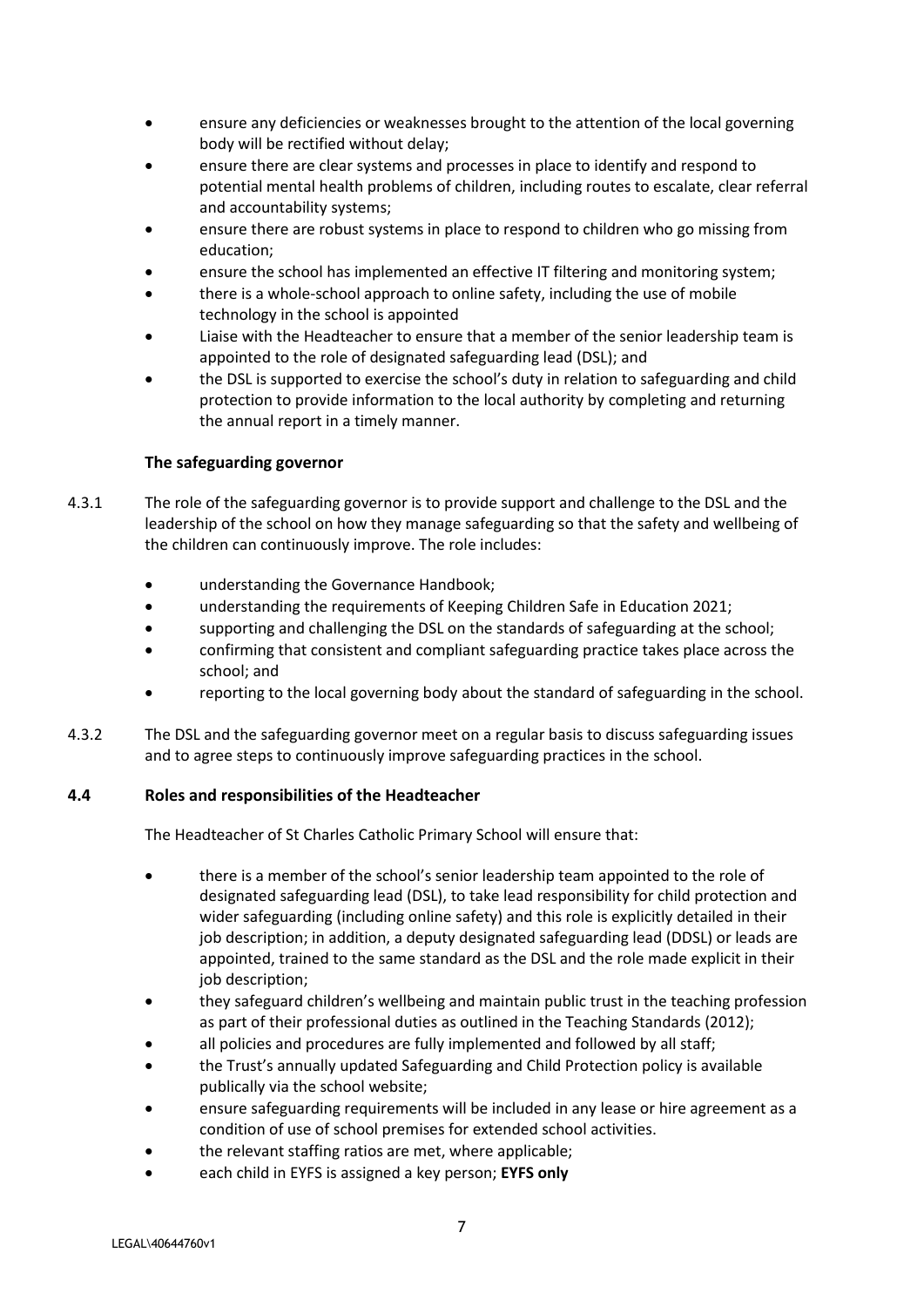- As required by the EYFS Framework we have a policy which covers the safe use of mobile phones and cameras. EYFS only.
- sufficient resources and time are allocated to enable the DSL and other staff to discharge their responsibilities; including taking part in strategy discussions, interagency meetings and contributing to the assessment of children;
- they and at least one member of the governing body has undertaken Safer Recruitment Training (which is refreshed no later than every 5 years) and in addition, members of the senior leadership team and any other staff involved in the recruitment process;
- there is a culture of safer recruitment to prevent anyone who poses a risk of harm to children from working in the school, through ensuring references are sought and statutory pre-appointment checks are carried out;
- children are taught about keeping themselves safe, including online safety, so that they can recognise when they are at risk and how to get help when they need it;
- there is a culture of vigilance where all staff and volunteers feel able to raise concerns about poor or unsafe practice in relation to children and such concerns are addressed sensitively and effectively in a timely manner; the NSPCC whistleblowing helpline number (0800 028 02850) is shared with staff and displayed publicly for staff;
- allegations of abuse or concerns that a member of staff, supply teacher, contractor or volunteer may pose a risk of harm to children or young people are reported to the Local Authority Designated Officer (LADO), where the threshold is met, and procedures for dealing with low level concerns are in place;
- all staff act in the best interests of the child and are made aware that they have an individual responsibility to pass on safeguarding concerns promptly to the DSL, or directly to children's social care or the police;
- children's social care (from the host local authority or the placing local authority) can access the school to consider whether to conduct, or to conduct a Section 47 or Section 17 assessment; and
- all staff understand Early Help and are aware that they should identify children who may benefit from Early Help intervention.

## **4.5 Roles and responsibilities of the Designated Safeguarding Lead (DSL)**

The designated safeguarding lead takes **lead responsibility** for safeguarding and child protection (including online safety) in the school. During term time, they or a deputy are always available for staff in the school to discuss any safeguarding concerns. The DSL promotes a culture of safeguarding and acts in the best interests of the child. The DSL and deputies have undergone training to provide them with the knowledge and skills required to carry out their role. This training is updated every two years, in addition to regular updates through, for example, safeguarding bulletins/newsletters e-bulletins, and DSL forums. Responsibilities include, but are not limited to:

- **Managing referrals** to the local authority children's social care, to the Channel Programme, to the Disclosure and Barring Service for staff dismissed for safeguarding concerns (as required), to the Police where a crime may have been committed
- **Working with others** to act as a source of support and advice, to act as a point of contact for the safeguarding partners, to liaise with the headteacher or principal about issues especially to do with ongoing enquiries under section 47 of the Children Act 1989 and police investigations, to liaise with staff when deciding to make a referral to relevant agencies so that children's needs are considered holistically, to liaise with the senior mental health lead, to promote supportive engagement with parents and carers, to take the lead in promoting educational outcomes for children in need and those with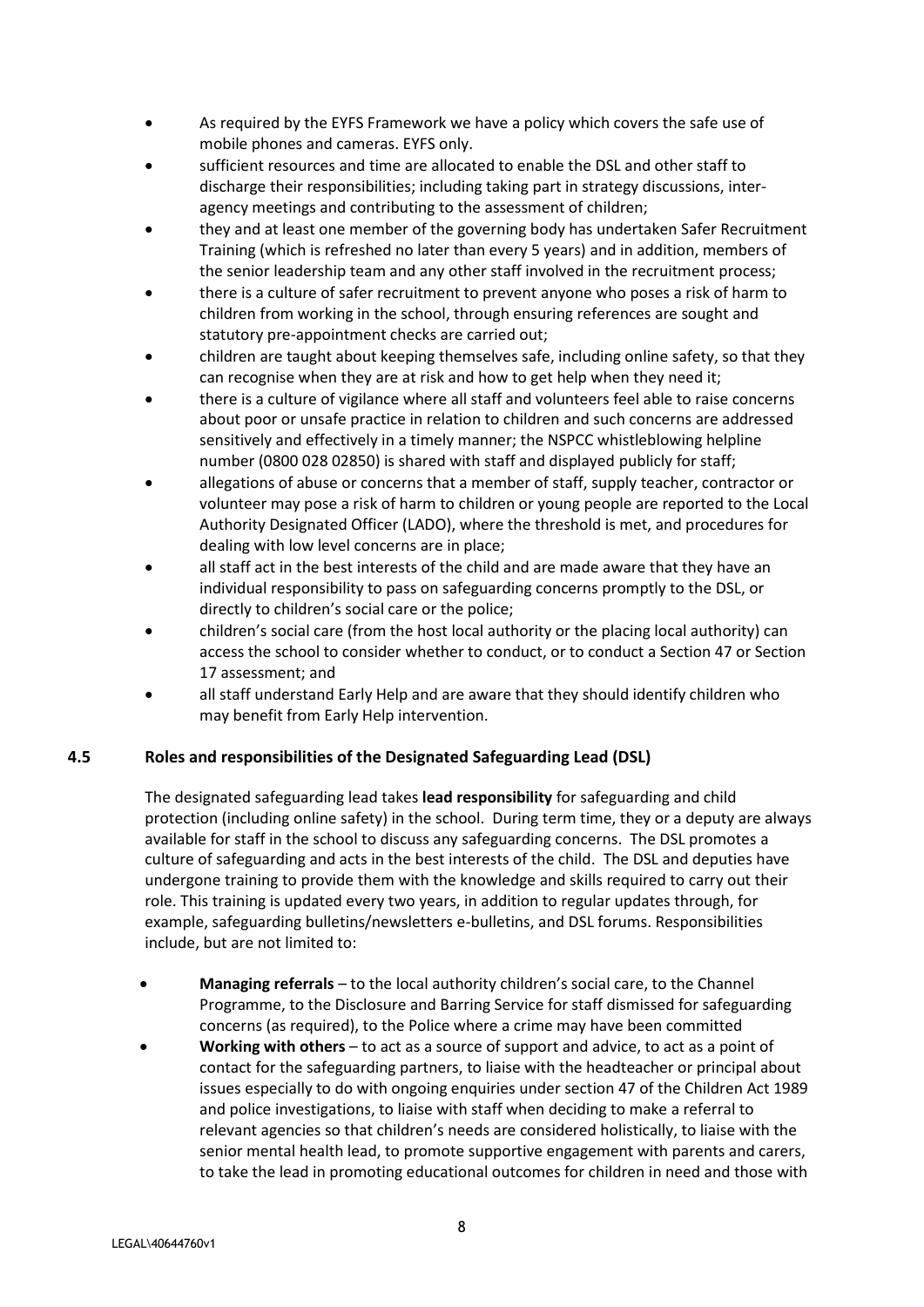a social worker, to liaise with the Governing Body and the Local Authority on any deficiencies brought to the attention of the Governing Body and how these should be rectified without delay

- **Information sharing and managing safeguarding files** keeping a confidential, secure and up to date file for each child, including a clear and comprehensive summary, detailing how the concern was followed up and resolved, with a note of actions, decisions and the outcome, sharing information as required to safeguard children and transferring records and other relevant information to the new school within 5 days or in advance if necessary
- **Raising Awareness** ensuring each member of staff and volunteer understands the child protection policy which is reviewed at least annually, making it available publicly, ensuring staff have access to relevant training and induction, promoting educational outcomes by sharing relevant information about vulnerable children
- **Training, knowledge and skills** to undergo DSL training every two years (updating at least annually via bulletins etc.) and to attend Prevent awareness training, in order to understand assessment and referral processes, to contribute effectively to child protection conferences including the importance of sharing information, to understand the lasting impact that adversity and trauma can have on children and how to respond to this, to be alert to children with specific needs eg SEND, those with health conditions and young carers, to understand the unique risks associated with online safety
- **Providing support to staff** to help them feel confident on welfare, safeguarding and child protection matters, to provide support in the referral process if required and to help them to understand that safeguarding and educational outcomes are linked
- **Understanding the views of children** encouraging a culture of listening to children and taking account of their wishes and feelings in measures taken to protect them and understanding the difficulties children may have in approaching staff about their circumstances
- **Holding and sharing information** sharing with safeguarding partners, other agencies and professionals and transferring records between schools and colleges in accordance with data protection legislation, keeping detailed, accurate and secure written records and understanding the purpose of this
- **The deputy Designated Safeguarding Lead(s)**

## **4.6 Roles and responsibilities of all staff**

School staff are particularly important as they are in a position to identify safeguarding concerns and signs of abuse early. All staff in the school have a responsibility to:

- provide a safe environment where children can learn;
- be prepared to identify children who may benefit from early help;
- be aware of safeguarding issues that put children at risk of harm and behaviours associated with these risks;
- follow the school referral process to raise concerns about the safety and wellbeing of children;
- support social workers and other agencies following a referral as required; and
- fulfil their statutory duty under the Prevent Duty, Teachers (which includes Headteachers) should safeguard children's wellbeing and maintain public trust in the teaching profession as part of their professional duties (Teachers Standards 2012). Adhering to the expectations set out in the Teachers Standards, teachers should manage behaviour effectively and have a clear understanding of the needs of all children to ensure a good and safe learning environment.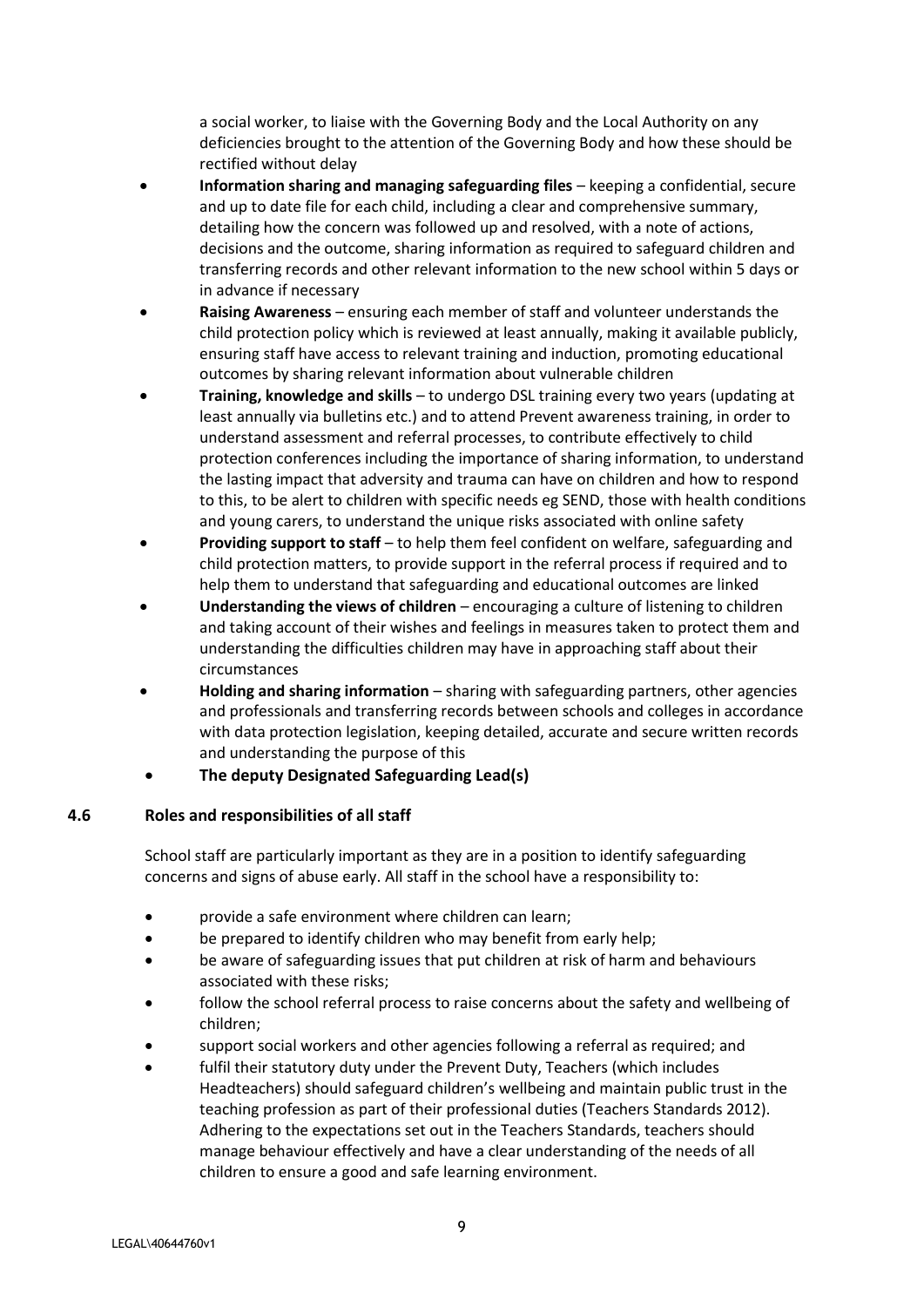## **5 Staff Safeguarding CPD**

Our staff receive appropriate safeguarding and child protection CPD which is regularly updated, at least annually. In addition, all staff receive safeguarding and child protection updates on a regular basis to ensure they are up to date and empowered to provide exceptional safeguarding to our pupils and maintain a culture of vigilance.

New staff, governors and volunteers receive a briefing during their induction which covers (among other safeguarding issues) this Safeguarding and Child Protection policy, the school's safeguarding response to children wo go missing from education, information about the Designated Safeguarding Lead and deputies and how to report and record concerns. Staff are provided with copies of the following:

- Part 1 and Annex B, of Keeping Children Safe in Education, for staff who work directly with children, and Annex A for staff who do not work directly with children;
- The Safeguarding and Child Protection Policy;
- The staff Code of Conduct; and
- The Behaviour Policy;

## **6 Children who may be particularly vulnerable**

Some children are at greater risk of abuse. This increased risk can be caused by many factors including social exclusion, isolation, discrimination and prejudice. To ensure that all of our pupils receive equal protection, we give special consideration to children who:

- are vulnerable because of their race, ethnicity, religion, disability, gender identity or sexuality;
- have special educational needs or disabilities;
- may have language or communication barriers;
- are vulnerable to being bullied, or engaging in bullying;
- are at risk of sexual or criminal exploitation, forced marriage, female genital mutilation, or being drawn into extremism;
- live in chaotic or unsupportive home situations;
- live transient lifestyles or live away from home or in temporary accommodation;
- frequently go missing from home or care;
- are affected by parental substance abuse, domestic abuse or parental mental health needs, or are misusing substances themselves;
- have mental health needs;
- have returned home form care;
- are young carers;
- have family members in prison;
- are in the court system;
- are privately fostered; and
- are children who need a social worker.

St Charles Catholic Primary School recognises that some children may need a social worker due to safeguarding or welfare needs. The experience of abuse and trauma can leave children vulnerable to further harm and educational disadvantage.

The Designated Safeguarding Lead will hold information about social workers working with children in the school.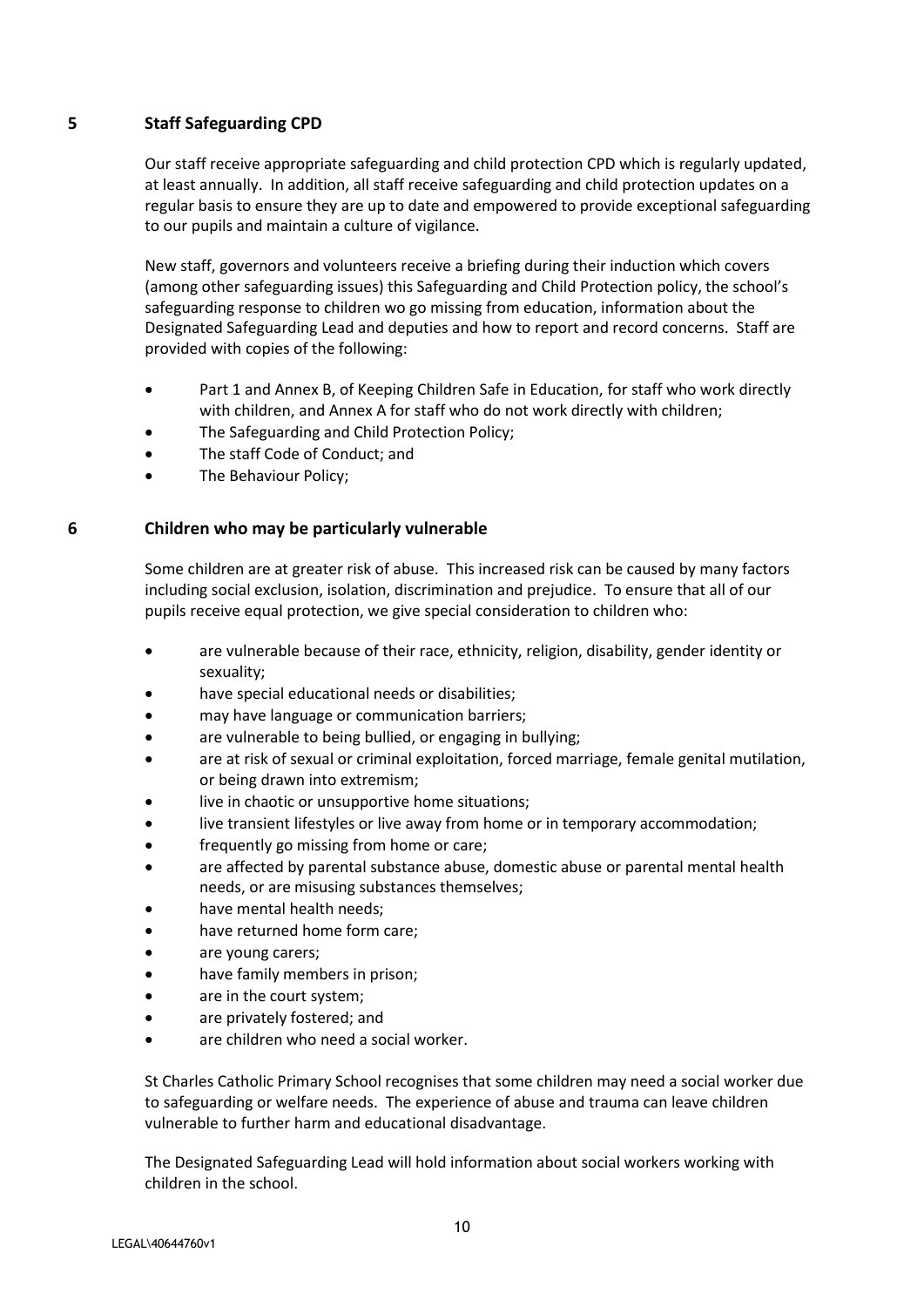The information will inform decisions about safeguarding and about promoting welfare.

## **7 Children with special educational needs and disabilities**

- 7.1 Children with special educational needs (SEN) and disabilities can face additional safeguarding challenges. Additional barriers can exist when recognising abuse and neglect in this group of children, which can include:
	- assumptions that indicators of possible abuse such as behaviour, mood and injury relate to the child's disability without further exploration;
	- being more prone to peer group isolation that other children;
	- the potential for children with SEN and disabilities being disproportionally impacted by behaviours such as bullying, without outwardly showing any signs;
	- additional vulnerability to other forms of peer-on-peer abuse; and
	- communication barriers and difficulties in overcoming these barriers.
- 7.2 Our staff are trained to be aware of and identify these additional barriers to ensure this group of children are appropriately safeguarded.

#### **8 Children missing education**

- 8.1 Knowing where children are during school hours is an extremely important aspect of safeguarding. Children missing education, particularly repeatedly, can be an indicator of abuse and neglect, including sexual abuse or exploitation, child criminal exploitation, mental health problems, risk of travelling to conflict zones, risk of female genital mutilation or risk of forced marriage. Our staff are alert to these risks.
- 8.2 At St Charles Catholic Primary School we closely monitor attendance, absence and exclusions and will always follow up with parents/carers when pupils fail to attend school. We request that parents ensure that the school has at least two emergency contacts for their child and remember to update the school as soon as possible if the numbers change. The DSL will take appropriate action including notifying the local authority, particularly where children go missing on repeated occasions and/or are missing for periods during the school day.
- 8.3 We work with the Local Authority and refer cases where children are missing from education.
- 8.4 We adhere to the statutory guidance Children Missing Education (September 2016)
- 8.5 All staff are made aware of the school's safeguarding response to children who go missing from education as part of their induction.
- 8.6 The following procedures will be followed for a parent failing to collect a child and for missing children: If a pupil is regularly not collected after school, the school will work with social care to address the problem. One way to do this would be to agree an appropriate deadline for the family to collect the child from school. After the deadline, if the child is not collected, the school would shut, and the child would be handed over to social services. If there is a persistent failure to collect, a formal referral to social services will be made.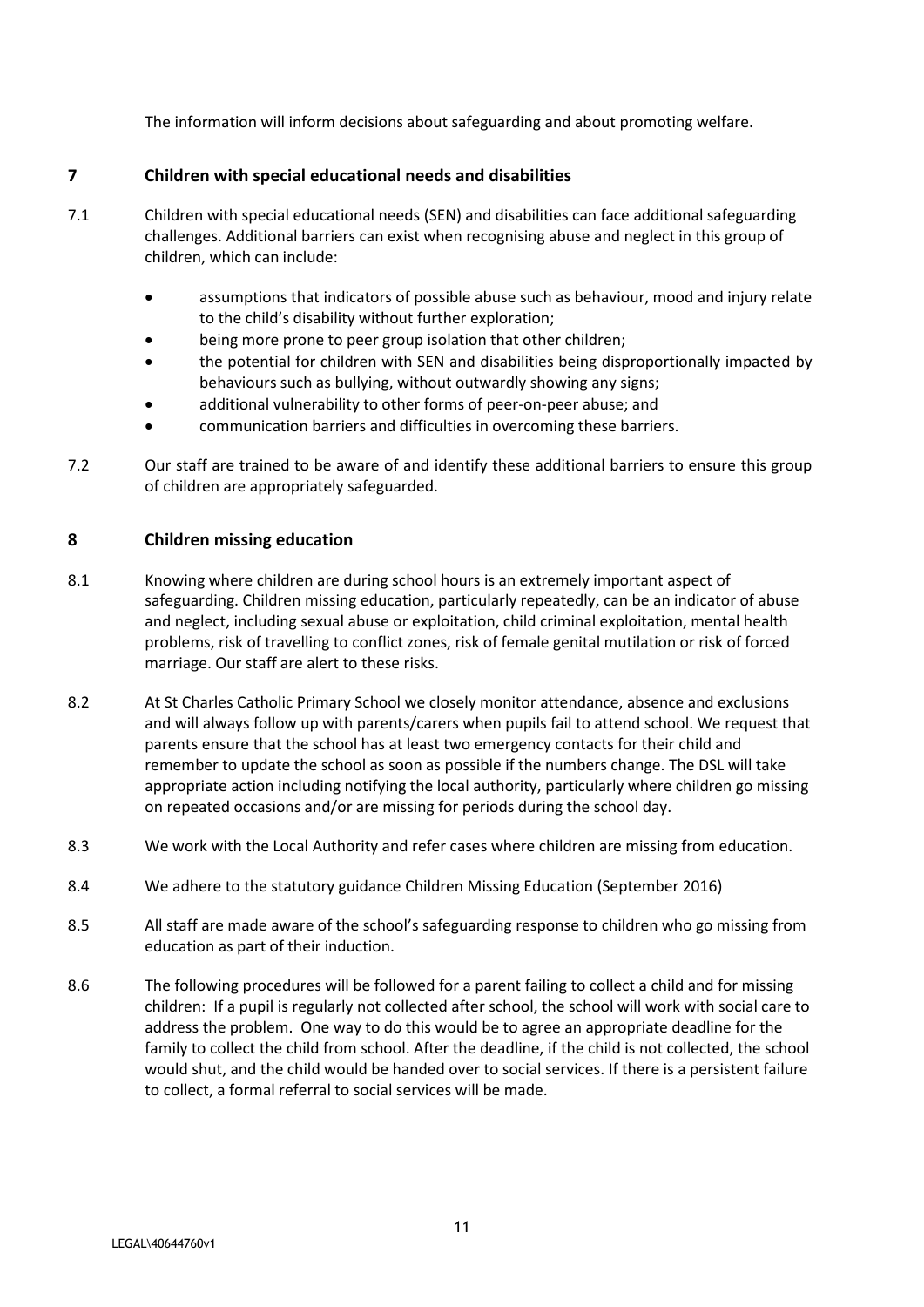## **9 Mental health**

- 9.1 Schools have an important role to play in supporting the mental health and wellbeing of their pupils. We recognise that safeguarding includes preventing the impairment of children's mental health or development.
- 9.2 All staff are aware that mental health problems can be an indicator that a child has suffered or is at risk of suffering abuse, neglect or exploitation. Staff are also aware that where children have suffered adverse childhood experiences those experiences can impact on their mental health, behaviour and education. Staff are not expected or trained to diagnose mental health conditions or issues but may notice behaviours that may be of concern.
- 9.3 Where staff are concerned that a child's mental health is also a safeguarding concern, they will discuss it with the DSL and or designated mental health lead.

## **10 Peer on peer/child on child abuse**

- 10.1 Peer on peer abuse children harming other children is unacceptable and will be taken seriously; it will not be tolerated or passed off as 'banter', just having a laugh,' 'boys being boys or 'part of growing up'. This may be experienced by both boys and girls; however girls are more likely to be the victims and boys the perpetrators. Allegations will be dealt with in the same manner, regardless of whether they are made by boys or girls. Children will be encouraged to report all incidents of peer-on-peer abuse, wherever it may have happened, to a trusted adult in school. We recognise the importance of ensuring pupils feel safe and comfortable to come forward and report any concerns/allegations. To achieve this, we will put systems in place for pupils to confidently report abuse and ensure our reporting systems are well promoted, easily understood and easily accessible for pupils. They will be given assurance that they will always be taken seriously and never given the impression that they are creating a problem by reporting their concern or made to feel ashamed.
- 10.1.2 Where there is a safeguarding concern, we will take the child's wishes and feelings into account when determining what action to take and what services to provide.
- 10.1.2 All staff are clear about the school's zero tolerance to such abuse and the expectation that 'we must assume it is happening', even if there are no reports.
- 10.1.3 Peer on peer abuse can take many forms, including:
	- **physical abuse** such as shaking, hitting, biting, kicking or hair pulling;
	- **bullying**, including cyberbullying, prejudiced -based and discriminatory bullying;
	- **sexual violence and harassment** such as rape and sexual assault or sexual comments and inappropriate sexual language, misogynistic remarks or jokes;
	- **up skirting**, where someone takes a picture under a person's clothing without their permission and knowledge, for the purposes of sexual gratification or to cause harm, distress or alarm;
	- **consensual and non-consensual** sharing of nude and semi-nude images and/or videos (previously referred to as sexting or youth produced imagery) including pressuring others to share sexual content;
	- **abuse in intimate personal relationships** (also known as teenage relationship abuse) such as a pattern of actual or threatened acts of physical, sexual or emotional abuse;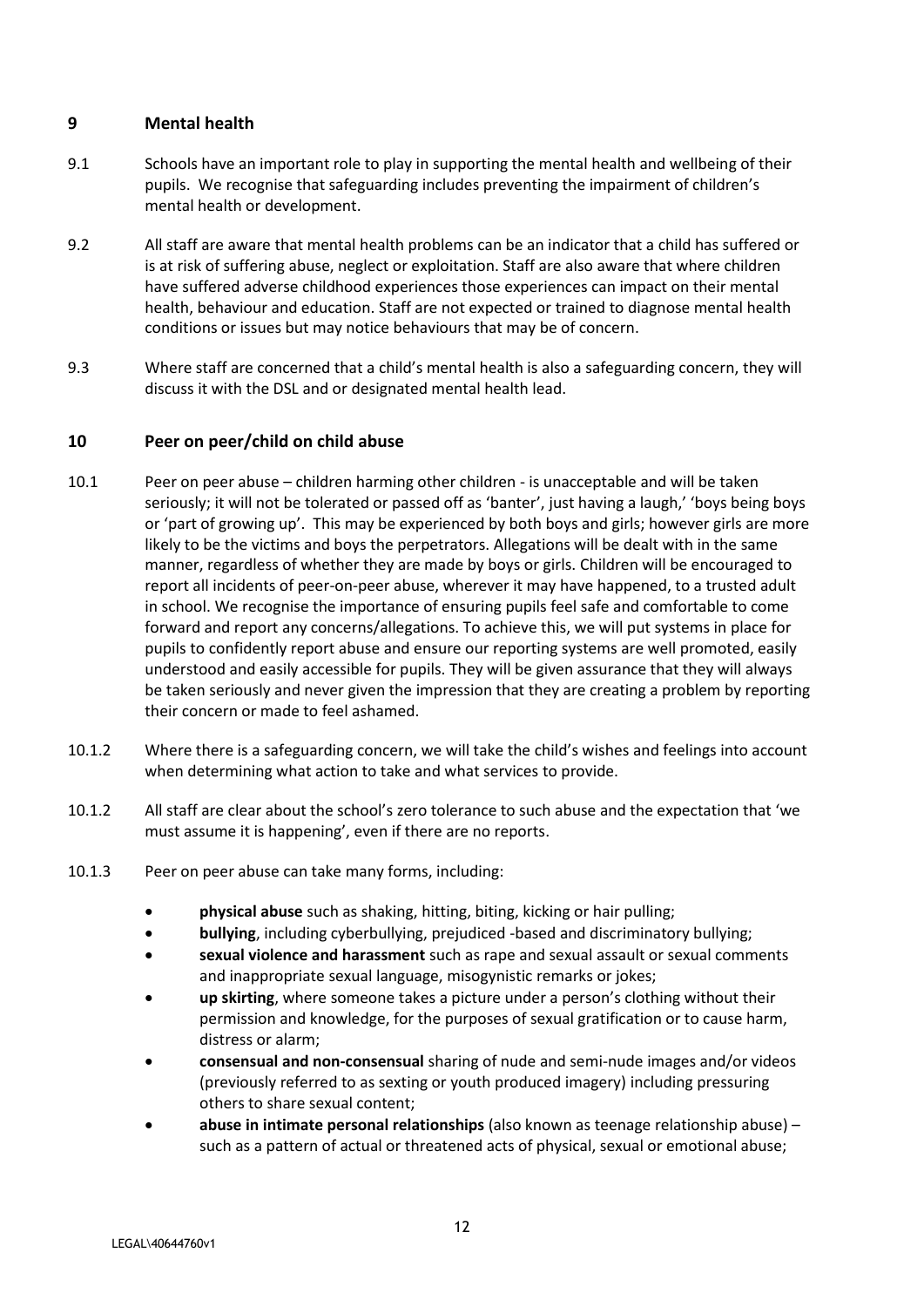- **causing someone to engage in sexual behaviour without consent,** such as forcing someone to strip, touch themselves sexually, or to engage in sexual activity with a third party; and
- **initiation/hazing** type violence and rituals– used to induct newcomers by subjecting them to potentially humiliating or abusing trials with the aim of creating a bond

## **10.2 Minimising risk**

We take the following steps to minimise or prevent the risk of peer-on-peer abuse:

- training for staff to ensure that they understand what peer on peer abuse is, how to recognise signs and symptoms of peer-on-peer abuse and how to raise concerns with the DSL.
- fostering an open and honest environment where children feel safe and confident to share their concerns and worries;
- promoting a supportive environment by using assemblies and the wider curriculum, e.g. RSHE, to define acceptable and unacceptable behaviour (including online), to educate and reinforce our messages through stories, role play, current affairs and other suitable activities;
- putting in place clear procedures to control the use of mobile phones in school; and
- ensuring that the school is well supervised, especially in areas where children might be vulnerable. We will work with our children to identify locations around the school site that are less visible and may present more risk to pupils.
- 10.3.1 All allegations of peer-on-peer abuse should be passed to the DSL immediately who will investigate and manage the allegation as follows:
	- **Gather information -** children and staff will be spoken with immediately to gather relevant information;
	- **Decide on action -** if it is believed that any child is at risk of significant harm, a referral will be made to children's social care. The DSL will then work with children's social care to decide on next steps, which may include contacting the police. In other cases, we may follow our behaviour policy alongside this Safeguarding and Child Protection policy;
	- **Inform parents -** we will usually discuss concerns with the parents. However, our focus is the safety and wellbeing of the pupil and so if the school believes that notifying parents could increase the risk to a child or exacerbate the problem, advice will first be sought from children's social care and/or the police before parents are contacted.
	- **Record –** all concerns, discussions and decisions made, and the reasons for those decisions will be recorded in writing, kept confidential and stored securely on CPOMs. The record will include a clear and comprehensive summary of the concern, details of how the decision was followed up and resolved and a note of the action taken, decisions reached and the outcome. Support plans for the victim, the alleged perpetrator(s) and any other children involved, will record the support provided and the key adults involved in offering support. A risk assessment will be undertaken by the DSL in order to minimize the risk of further harm and to ensure the safety of all
- 10.3.2 Where allegations of a sexual nature are made, the school will follow the statutory guidance set out in Part 5 of Keeping Children Safe in Education 2021 and the document Sexual Violence and Sexual Harassment between children in schools and colleges (July 2021). In cases of consensual or non-consensual sharing of sexual imagery, we follow DfE guidance given to schools and colleges: 'Sharing nudes and semi-nudes: advice for education settings working with children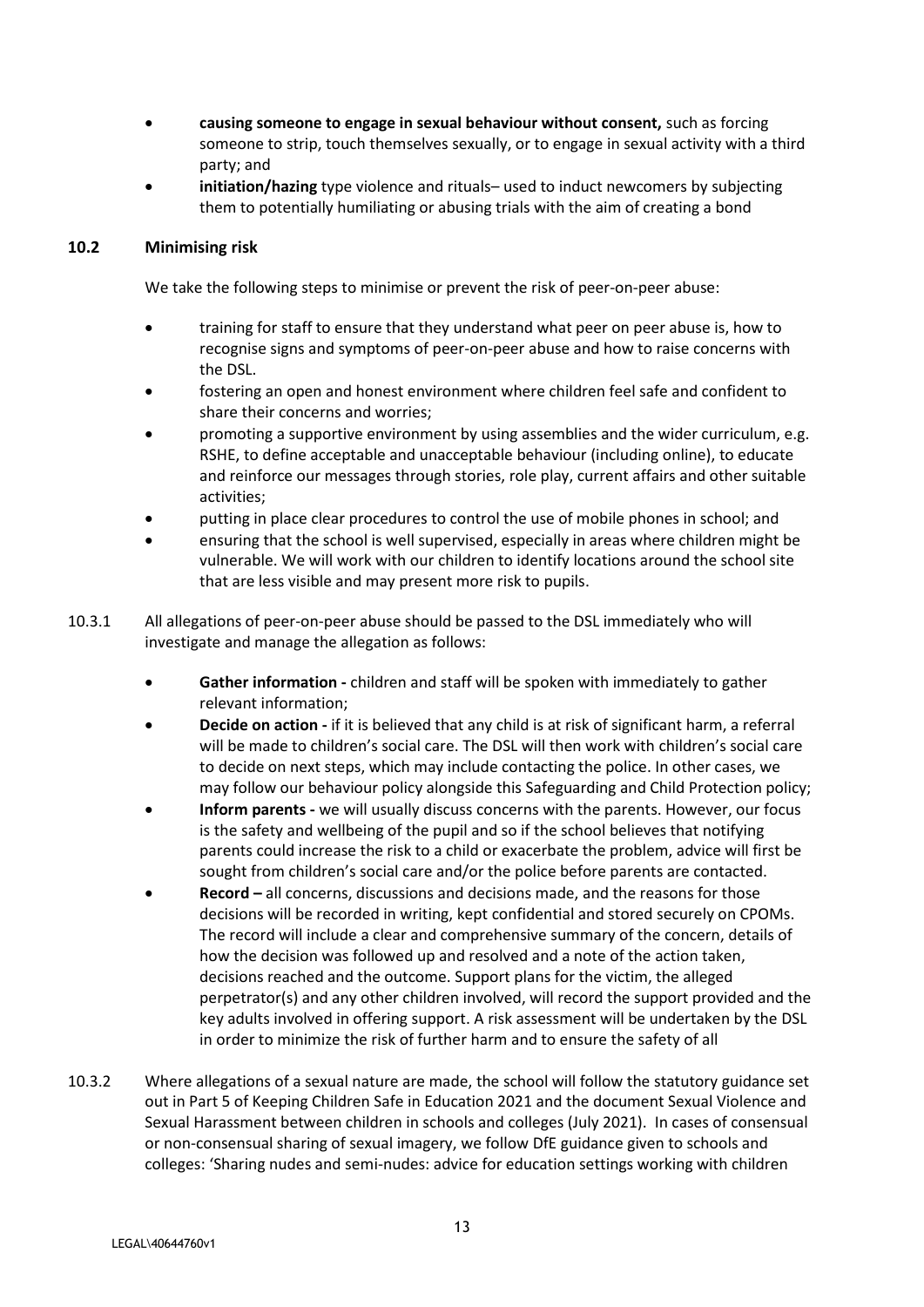and young people' (Dec 2020). Our school also refers to the LSCPB procedures which are written with particular reference to sexually abusive and inappropriate behaviours.

#### **Supporting those involved**

- 10.3.3 The support required for the pupil who has been harmed will depend on their particular circumstance and the nature of the abuse. The support we provide could include counselling and mentoring or some restorative justice work.
- 10.3.4 Support may also be required for the pupil that caused harm. We will seek to understand why the pupil acted in this way and consider what support may be required to help the pupil and/or change behaviours. The consequences for the harm caused or intended will be addressed.

#### **Information sharing**

10.3.4 In the event that a victim or a perpetrator of peer-on-peer abuse moves to a new school or setting, the Designated Safeguarding Lead will share the appropriate information to ensure that the child/children involved and those at a new setting are safeguarded and supported appropriately.

#### **11 Serious violence**

All staff are made aware of indicators that children are at risk from or are involved with serious violent crime. These include increased absence, a change in friendships or relationships with older individuals or groups, a significant decline in performance, signs of self-harm or a significant change in wellbeing,

signs of assault or unexplained injuries. Unexplained gifts could also indicate that children have been approached by or are involved with individuals associated with criminal gangs.

All staff are made aware of the range of risk factors which increase the likelihood of involvement in serious violence, such as being male, excluded from school, having experienced maltreatment and having been involved in offending, such as theft or robbery.

Any concerns about serious violence should be referred to the DSL immediately.

## **12 Child Criminal Exploitation (CCE) and Child Sexual Exploitation (CSE)**

- 12.1 Both CCE and CSE are forms of abuse and both occur where an individual or group takes advantage of an imbalance of power to coerce, manipulate or deceive a child into taking part in sexual or criminal activity in exchange for something the victim needs or wants and/or for financial advantage or increased status of the perpetrator or facilitator and/or through violence or the threat of violence. This power imbalance can be due to a range of factors, including age; gender; sexual identity; cognitive ability; physical strength; status and access to economic or other resources. Victims of CCE and CSE may have been criminally and sexually exploited even if the activity appears consensual. CCE and CSE do not always involve physical contact; it can also occur using technology.
- 12.1.2 The abuse can be perpetrated by individuals or groups, males or females, and children or adults. They can be one-off occurrences or a series of incidents over time and may or may not involve force or violence. Exploitation can be physical and take place online.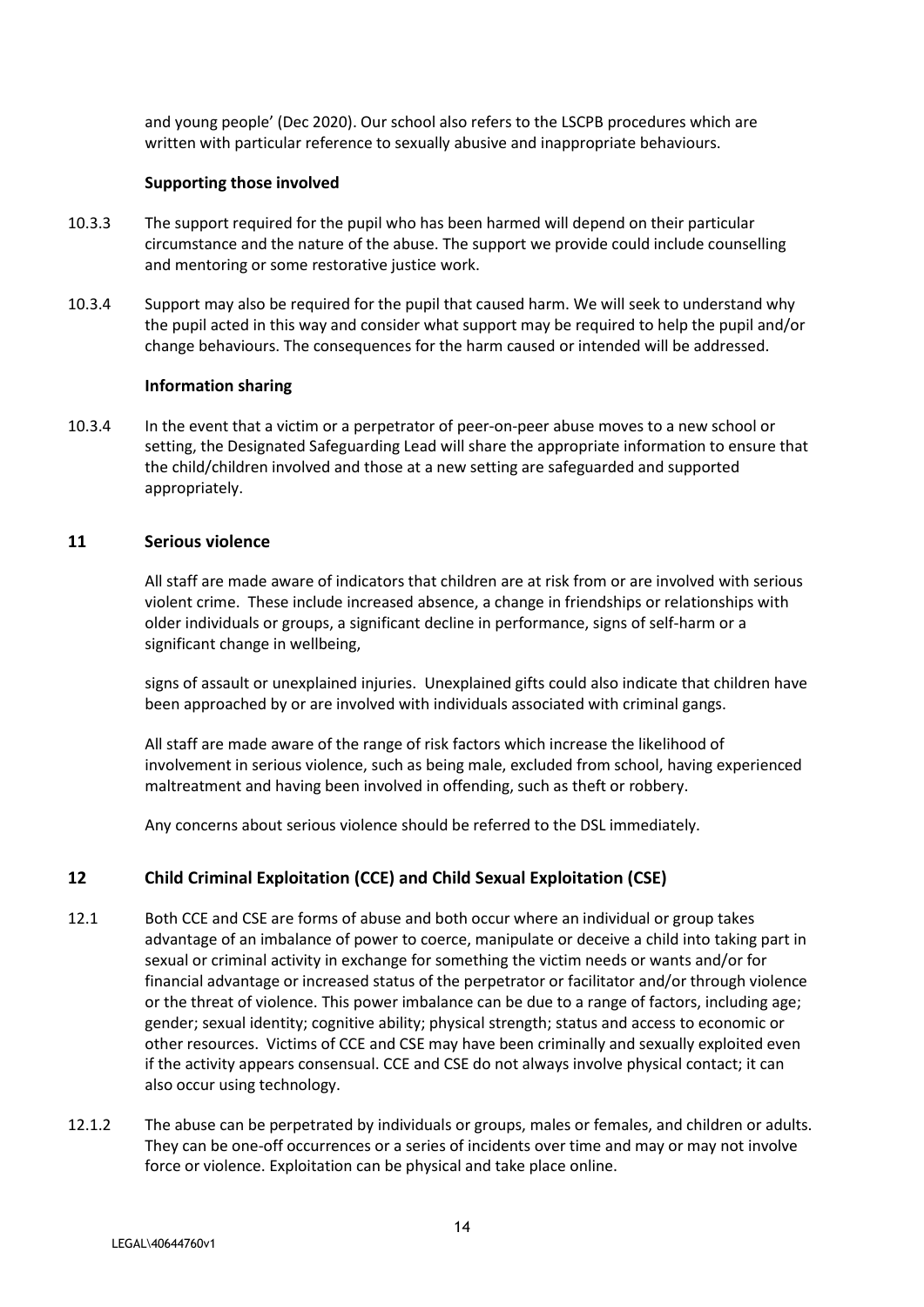## **12.2 Child Criminal Exploitation (CCE)**

- 12.2.1 CCE can include children being forced or manipulated into transporting drugs or money through county lines, working in cannabis factories, shop lifting or pickpocketing; being forced or manipulated into vehicle crime or threatening/committing serious violence to others.
- 12.2.2 Children can become trapped by this exploitation as perpetrators can threaten victims (and their families) with violence or trap and coerce them into debt. They may be coerced into carrying weapons such as knives or carry a knife for a sense of protection.
- 12.2.3 Children involved in criminal exploitation often commit crimes themselves. They may still have been criminally exploited even if the activity appears to be something they have agreed or consented to.
- 12.2.4 It is important to note that the experience of girls who are criminally exploited can be very different to that of boys, and both boys and girls being criminally exploited may be at a higher risk of sexual exploitation.
- 12.2.5 **CCE indicators** can include children who:
	- (a) appear with unexplained gifts or new possessions
	- (b) associate with other young people involved in exploitation
	- (c) suffer from changes in emotional well-being
	- (d) misuse drugs or alcohol
	- (e) go missing for periods of time or regular return home late
	- (f) regularly miss school or education or do not take part in education

## **12.3 Child Sexual Exploitation (CSE)**

- 12.3.1 CSE is a form of sexual abuse which may involve physical contact, including assault by penetration (for example, rape or oral sex) or nonpenetrative such as masturbation, kissing, rubbing and touching outside clothing. It may include non-contact activities such as involving children in the production of sexual images, forcing children to look at sexual images or watch sexual activities, encouraging children to behave in sexually inappropriate ways or grooming a child in preparation for abuse.
- 12.3.2 CSE can occur over time or be a one-off occurrence and may happen without the child's immediate knowledge e.g. through sharing videos or images of them on social media.
- 12.3.3 CSE can affect any child who has been coerced into engaging in sexual activities. This includes 16- and 17-year-olds who can legally consent to have sex. Some children may not realise they are being exploited e.g. they believe that are in a genuine romantic relationship.
- 12.3.4 Sexual exploitation is a serious crime and can have long lasting adverse impact on a child's physical and emotional health. It may also be linked to child trafficking. Our staff follow guidance and procedures as outlined in Safeguarding children and young people from sexual exploitation, in Leicester, Leicestershire and Rutland.
- 12.3.5 **CSE indicators**: The above can also be indicators of CSE, as can children who:
	- have older boyfriends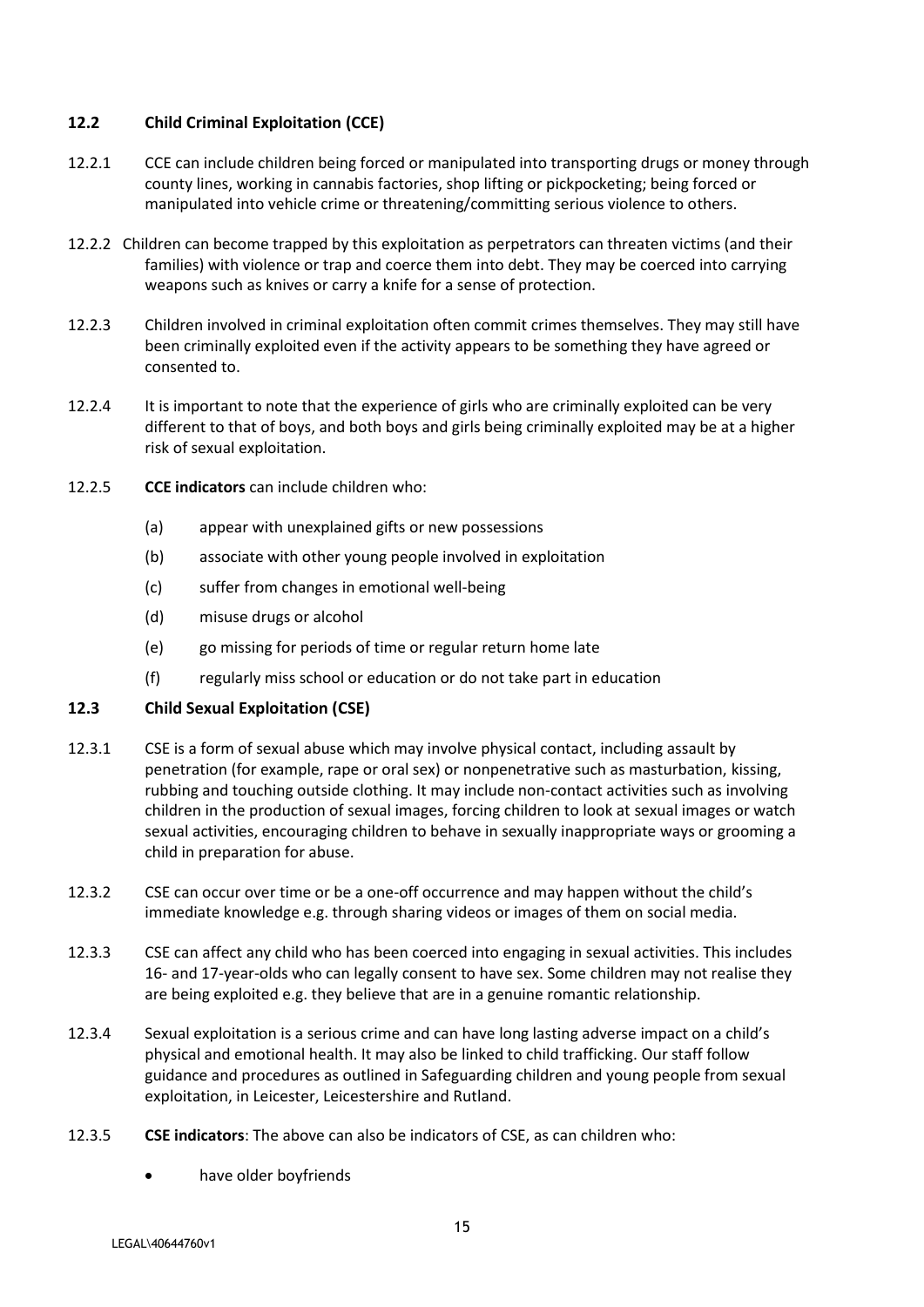- suffer sexually transmitted infections or become pregnant
- 12.3.6 We include the risks of criminal and sexual exploitation in our PSHE and RSE curriculum. It is often the case that the child does not recognise the exploitive nature of the relationship and does not recognise themselves as a victim.
- 12.3.2. Victims of criminal and sexual exploitation can be boys or girls and it can have an adverse impact on a child's physical and emotional health.
- 12.3.3 All staff are aware of the indicators that children are at risk of or are experiencing CCE or CSE. Staff must always act on any concerns that a child is suffering from or is at risk of criminal or sexual exploitation by reporting concerns immediately to the DSL.
- 12.3.4 The school will work with the police to foster positive relationships and share intelligence or information about CCE or CSE that the school may receive.

## **13 County Lines**

- 13.1 County lines is a term used to describe gangs and organised criminal networks involved in exporting illegal drugs around the country using dedicated mobile phone lines. Children and vulnerable adults are exploited to move, store and sell drugs and money, with offenders often using coercion, intimidation, violence (including sexual violence) and weapons to ensure compliance of victims.
- 13.2 County lines exploitation can occur where an individual or group takes advantage of an imbalance of power to coerce, manipulate or deceive a child. This power imbalance can be due to the same range of factors set out in paragraph 12.1 on child criminal exploitation.
- 13.3 Children can be targeted and recruited into county lines in a number of locations, including schools. Indicators of county lines include those indicators set out at 12.3 of this policy, with the main indicator being missing episodes from home and/or school. Additional indicators that may be present where a child is criminally exploited into county lines include children who:
	- go missing and are subsequently found in areas away from home;
	- have been victim or perpetrator of serious violence (e.g. knife crime)
	- are involved in receiving requests for drugs via a phone line, moving drugs, handing over or collecting money for drugs;
	- are exposed to techniques such as 'plugging', where drugs are concealed internally to avoid detection;
	- are found in accommodation with which they have no connection or in a hotel room where there is drug activity;
	- owe a 'debt bond' to their exploiters;
	- have their bank accounts used to facilitate drug dealing.
- 13.4 All staff are aware of indicators that children are at risk from or experiencing child criminal exploitation (CCE). The main indicator is increased absence or going missing from home/care,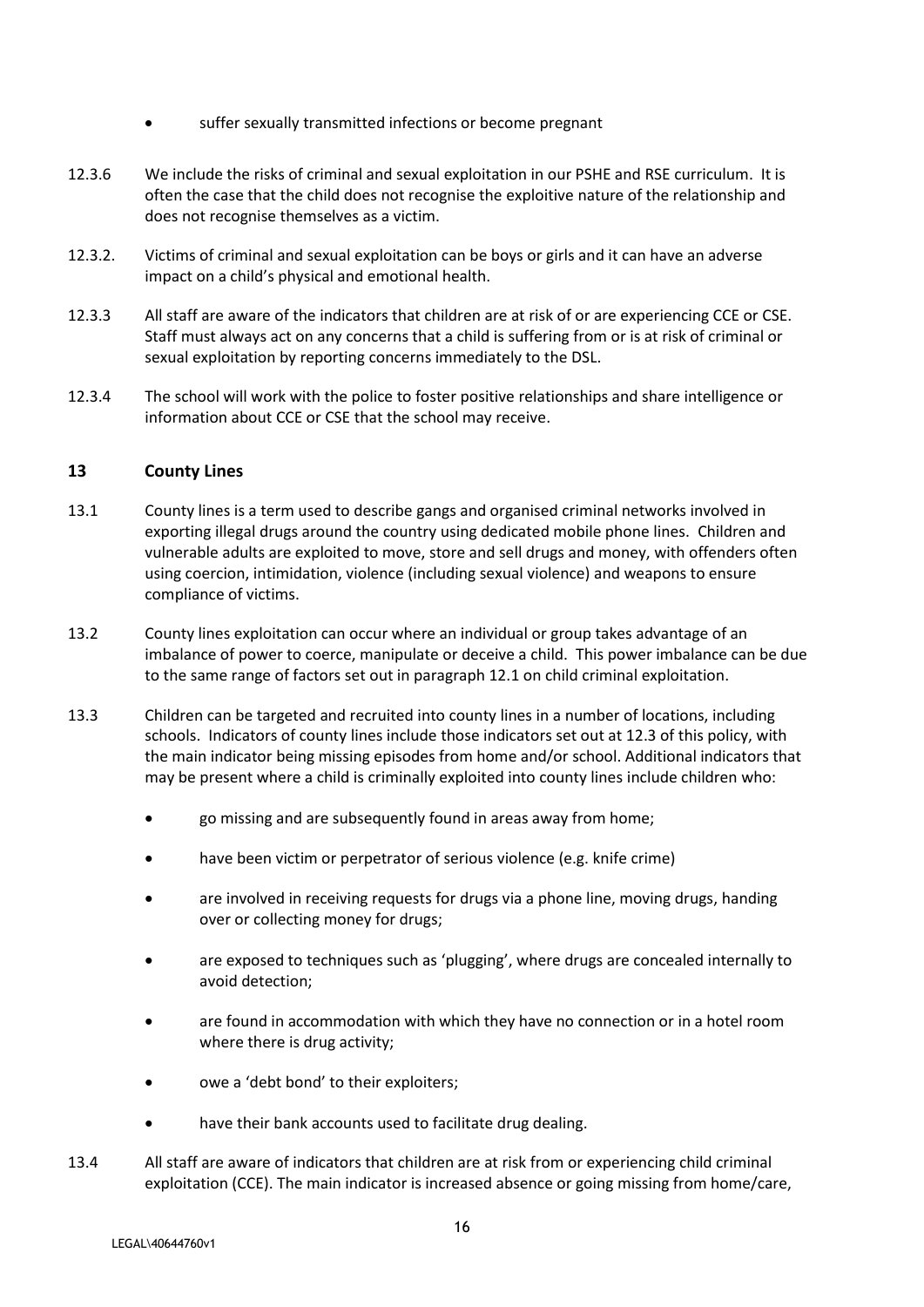during which time the child may have been trafficked for the purpose of transporting drugs or money.

13.5 Where necessary, searching, screening and confiscation will be used to safeguard children. The school will defer to the guidance document and operate within the school behavior policy.

#### **14 Modern Slavery and Trafficking**

- 14.1. Modern slavery is defined as the recruitment, movement, harbouring or receiving of children, women or men through the use of force, coercion, abuse of vulnerability, deception or other means for the purpose of exploitation. Even if a victim consents and is willing to be moved, trafficking could still be taking place. It involves either the threat of harm or actual harm to the person themselves or their family.
- 14.2 Children may be trafficked for:
	- sexual abuse
	- forced marriage
	- domestic servitude
	- forced labour
	- criminal activity
- 14.3 Signs a child may be a victim of modern slavery/trafficking includes (but is not limited to):
	- **Physical appearance** poor physical condition, malnourishment, untreated injuries, and looking neglected;
	- **Isolation**  victims may not be allowed out on their own and may appear to be under the control or influence of people accompanying them, with the absence of a parent or legal guardian. They may not interact and be unfamiliar in their local community;
	- **Poor living conditions** victims may be living in dirty, cramped or overcrowded accommodation, with multiple children living and working at the same address/premises;
	- **Personal belongings** few possessions, wearing the same clothes each day, and no identification documents; and
	- **Reluctant to seek help** victims may avoid eye contact, appear frightened or hesitant to approach people and have lack of trust or concern about making a report through fear of being deported or fear of violence on their family.
- 14.4 Many children are trafficked into the UK from abroad, but children may also be trafficked around the UK. The number of British children identified as potential victims of modern slavery has more than doubled in a year, prompting concerns about child exploitation by county lines drugs gangs. As is the case with all safeguarding concerns, staff must refer immediately to the DSL any concern they have that a child may be a victim of trafficking.

#### **15 Sharing nudes and semi-nudes**

15.1 Sharing photos, videos and live streams online is part of daily life for many children and young people, enabling them to share their experiences, connect with friends and record their lives. Sharing nudes and semi-nudes means the sending or posting online of nude or semi-nude images, videos or live streams by young people under the age of 18. This could be via social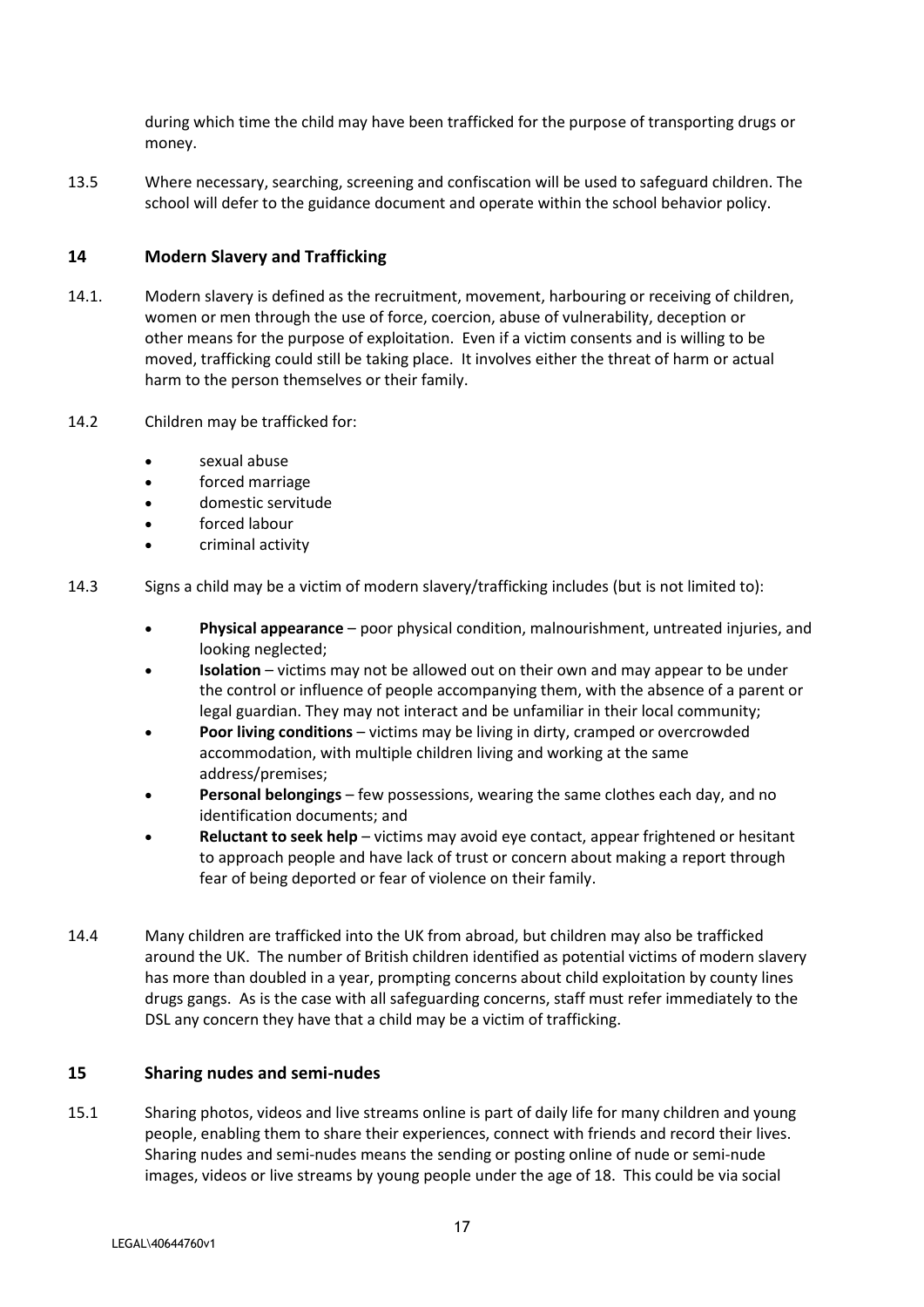media, gaming platforms, chat apps or forums, or carried out offline between devices via services like Apple's AirDrop.

- 15.2 the term 'nudes' is used as it is most commonly recognised by young people and more appropriately covers all types of image sharing incidents. Alternative terms used in education may include 'dick pics' or 'pics'. Other terms used in education include 'sexting', 'youth produced sexual imagery' and 'youth involved sexual imagery;
- 15.3 The motives for taking and sharing nudes and semi-nudes are not always sexually or criminally motivated. Such images may be created and shared consensually by young people who are in a relationship. It is also possible for a young person in a consensual relationship to be coerced into sharing an image with their partner. Incidents may also occur where:
	- children and young people find nudes and semi-nudes online and share them, claiming to be from a peer;
	- children and young people digitally manipulate an image of a young person into an existing nude online;
- 15.3 All incidents involving nude or semi-nude images will be managed as follows:
	- The incident will be referred to the DSL immediately and the DSL will discuss it with the appropriate staff. If necessary, the DSL may also interview the children involved; this may include requesting the child to describe the image in order to ascertain whether a child has been or is at risk of being harmed;
	- Searching, screening and confiscation will be used as appropriate;
	- Parents will be informed at an early stage and involved in the process unless there is good reason to believe that involving parents would put a child at risk of harm;
	- At any point in the process, if there is a concern a young person has been harmed or is at risk of harm we will refer the matter to the police and/or children's social care.
	- The school will have regard to the updated advice for managing incidences of sharing nudes and semi-nudes (UKCIS Dec 2020) when managing these issues  $1$

## **16 Online safety**

The use of technology has become a significant component of many safeguarding issues; technology often provides the platform that facilitates harm such as child sexual exploitation, radicalisation and sexual predation. It is essential that children are safeguarded from potentially harmful and inappropriate online material. As well as educating children about online risks, we have appropriate filtering and monitoring systems in place to limit the risk of children being exposed to inappropriate content, subjected to harmful online interaction with other users and to ensure their own personal online behaviour does not put them at risk.

Online safety risks can be categorised into four areas of risk:

1

<sup>1</sup> For further guidance, see **'[Sharing nudes and semi-nudes](https://assets.publishing.service.gov.uk/government/uploads/system/uploads/attachment_data/file/759009/Overview_of_Sexting_Guidance.pdf)**', UKCIS.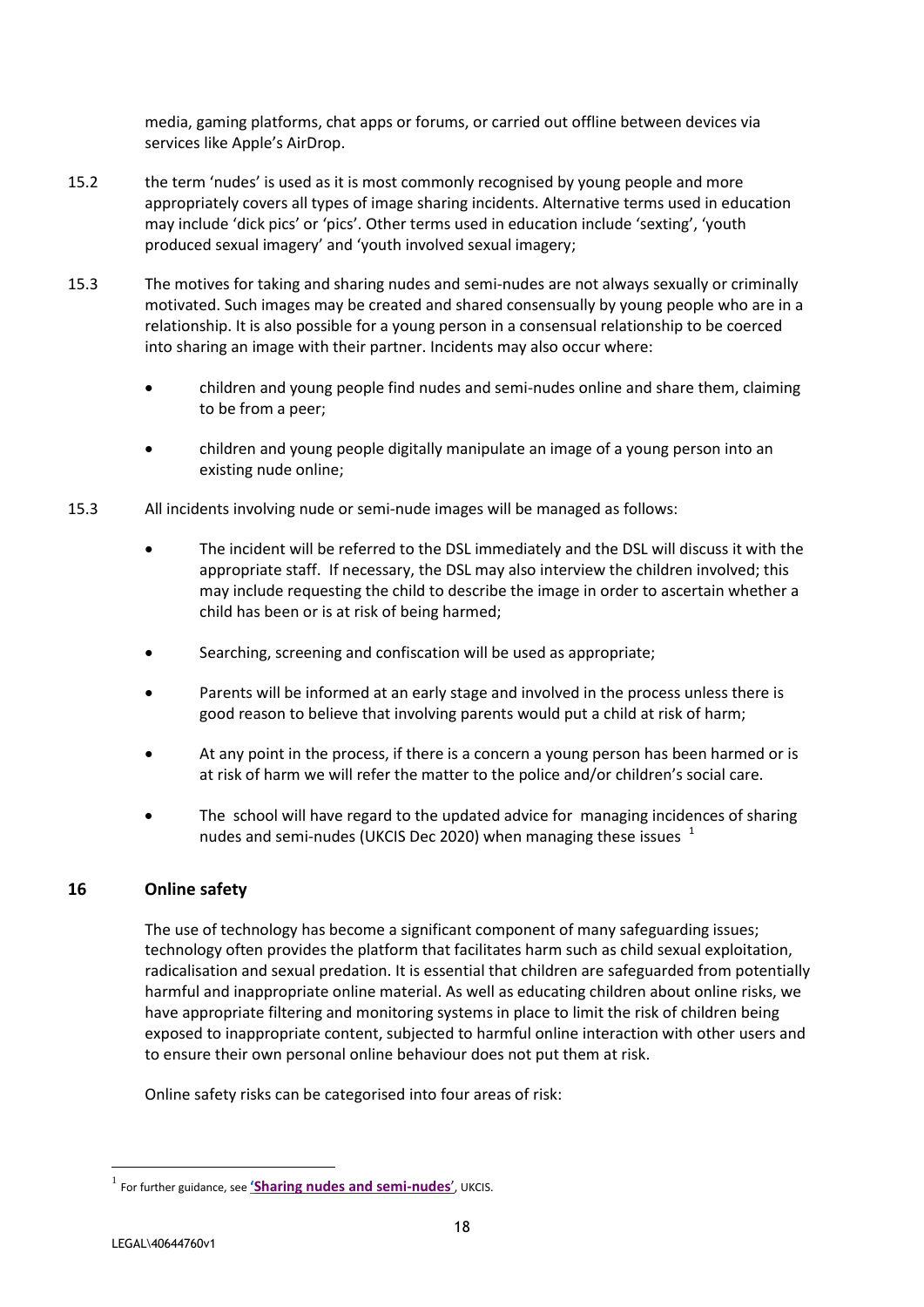**content:** being exposed to illegal, inappropriate or harmful content such as pornography, fake news, misogyny, self-harm, suicide, racist or radical and extremist views;

**contact:** being subjected to harmful online interaction with other users such as peer to peer pressure and adults posing as children or young adults to groom or exploit children;

**conduct:** personal online behavior that increases the likelihood of, or causes, harm such as making, sending and receiving explicit images, sharing other explicit images and online bullying;

**Commerce:** risks such as online gambling, inappropriate advertising, phishing or financial scams.

- 16.1 St Charles Catholic Primary School will make all reasonable endeavours to limit children's exposure to the above risks, including teaching children how to stay safe online. Where children may be asked to learn online at home, the school will follow advice provided by the DfE to schools and colleges to do so safely: safeguarding-in-schools-colleges-and-otherproviders and [guidance on safeguarding and remote education](https://www.gov.uk/guidance/safeguarding-and-remote-education-during-coronavirus-covid-19)
- 16.2 The school will consider a whole school approach to online safety. This will include a clear policy on the use of mobile technology in the school. Many children have unlimited and unrestricted access to the internet via 3G, 4G and 5G in particular and the school will carefully consider how this is managed on our premises.
- 16.3 The school has effective filtering and monitoring systems in place to protect children and staff when using the school IT equipment.
- 16.4 In line with DfE recommendation, St Charles Catholic Primary School will inform parents/carers about specific support and resources to keep their children safe online.
- 16.5 All staff are aware of online risks and should report any concerns to the DSL. See Annex 2 for further details

#### **17 Domestic Abuse**

- 17.1 The Domestic Abuse Act 2021 introduces a legal definition of domestic abuse and recognises the impact of domestic abuse on children if they see, hear or experience the effects of abuse.
- 17.2 Domestic abuse is any incident or pattern of incidents of controlling, coercive, threatening behaviour, violence or abuse, between those aged 16 or over who are, or have been, intimate partners or family members regardless of gender or sexuality. It includes people who have been or are married, are or have been civil partners, have agreed to marry one another or each have or have had a parental relationship in relation to the same child. It can include psychological, physical, sexual, financial and emotional abuse.
- 17.3 Anyone can be a victim of domestic abuse, regardless of sexual identity, age, ethnicity, socioeconomic status, sexuality or background and domestic abuse can take place inside or outside the home.
- 17.4 Children can witness and be adversely affected by domestic violence in their home life. Experiencing domestic abuse and exposure to it can have a serious emotional and psychological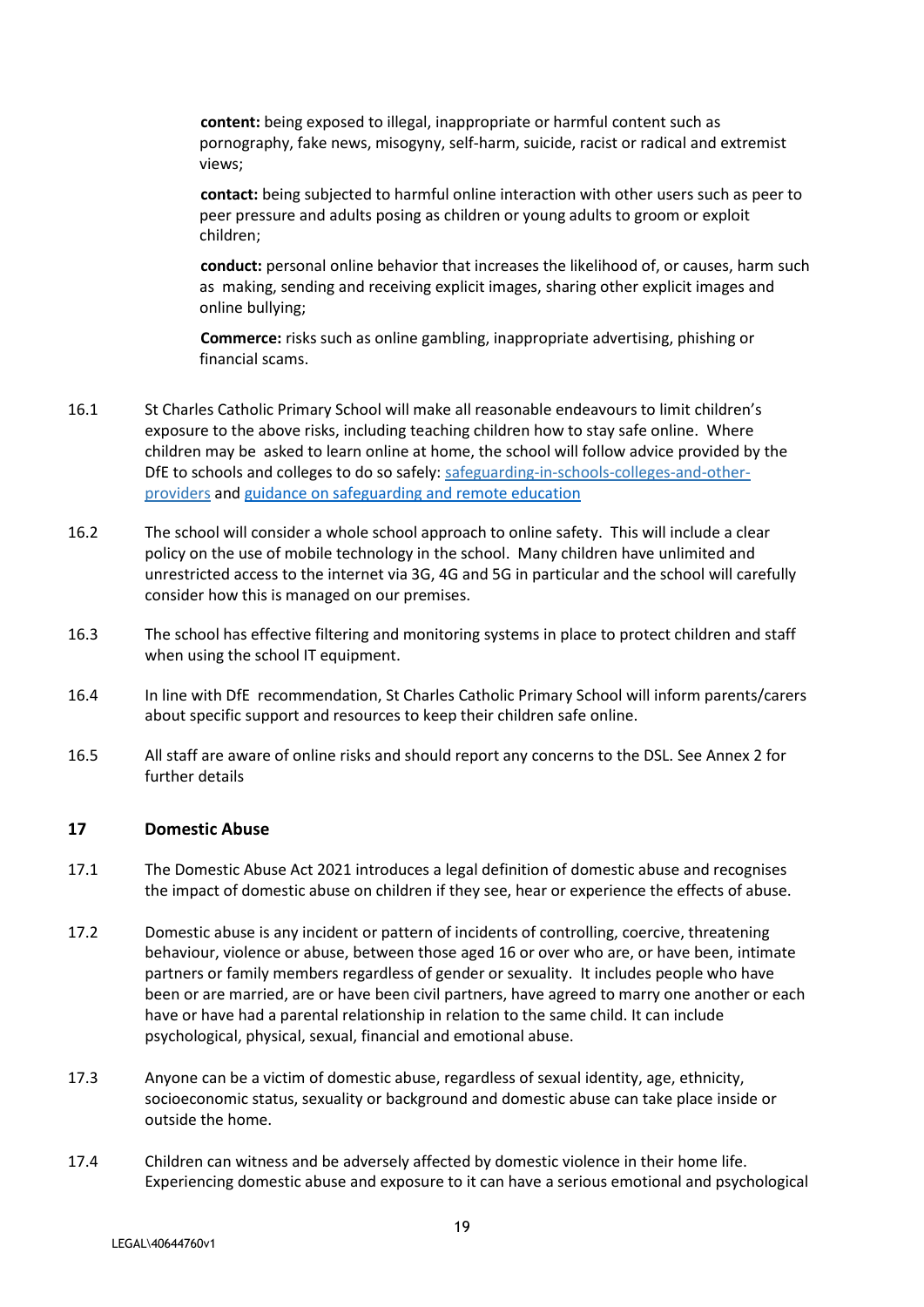impact on children, and in some cases, a child may blame themselves for the abuse or may have had to leave the family home as a result. The pattern of abuse by coercive control abuse creates high levels of anxiety and fear. This has a significant impact on children and young people, both directly as victims in their own right, and indirectly due to the impact the abuse has on the parent being abused. Children may also be forced to participate in controlling or coercive behaviour towards the parent who is being abused.

- 17.5 Where police have been called to a domestic abuse incident where children are resident in the household and/or witnessed that incident, the police will notify the Operation Encompass Team at the local authority, who will inform the DSL the following morning. This ensures that the school has up to date safeguarding information about the child and can offer discrete support.
- 17.6 Through the RSHE programme **St Charles Catholic Primary School** will teach children and young people about healthy relationships to build understanding and resilience against abuse of this nature.
- 17.7 All staff are aware of the impact domestic abuse can have on a child. If any of our staff are concerned that a child has witnessed domestic abuse and violence, they will report their concerns immediately to the DSL.

#### **18 Honour-Based Abuse**

- 18.1 So-called 'honour-based' abuse (HBA) encompasses actions taken to protect or defend the honour of the family and/or the community, including female genital mutilation (FGM), forced marriage and practices such as breast ironing. All forms of so-called HBA are abuse (regardless of the motivation) and should be managed and escalated as such.
- 18.2 Abuse committed in the context of preserving 'honour' often involves a wider network of family or community pressure and can include multiple perpetrators. Our staff are aware of this dynamic and additional risk factors and we take them into consideration when deciding what safeguarding action to take.
- 18.3 If staff are concerned that a child may be at risk of HBA or has suffered from HBA, they must contact the designated safeguarding lead as a matter of urgency.

#### **18.2 Female Genital Mutilation**

- 18.2.1 FGM comprises all procedures involving partial or total removal of the external female genitalia or other injury to the female genital organs. It is illegal and a form of child abuse with longlasting harmful consequences.
- 18.2.2 FGM is carried out on females of any age, from babies to teenagers to women. Our staff are trained to be aware of risk indicators, including concerns expressed by girls about going on a long holiday during the summer break, a visiting female elder (staff should not assume that FGM only happens outside the UK), a mother or sister who has undergone FGM, low level of integration into UK society or talk of a special procedure or celebration to become a woman.
- 18.2.3 In their response to FGM St Charles Catholic Primary takes into account the updated government guidance, 'multi-agency statutory guidance on female genital mutilation' 2020. If any professional suspects that a girl has undergone FGM their designated safeguarding lead must be informed and an immediate referral should be made to the local authority's children's social care department.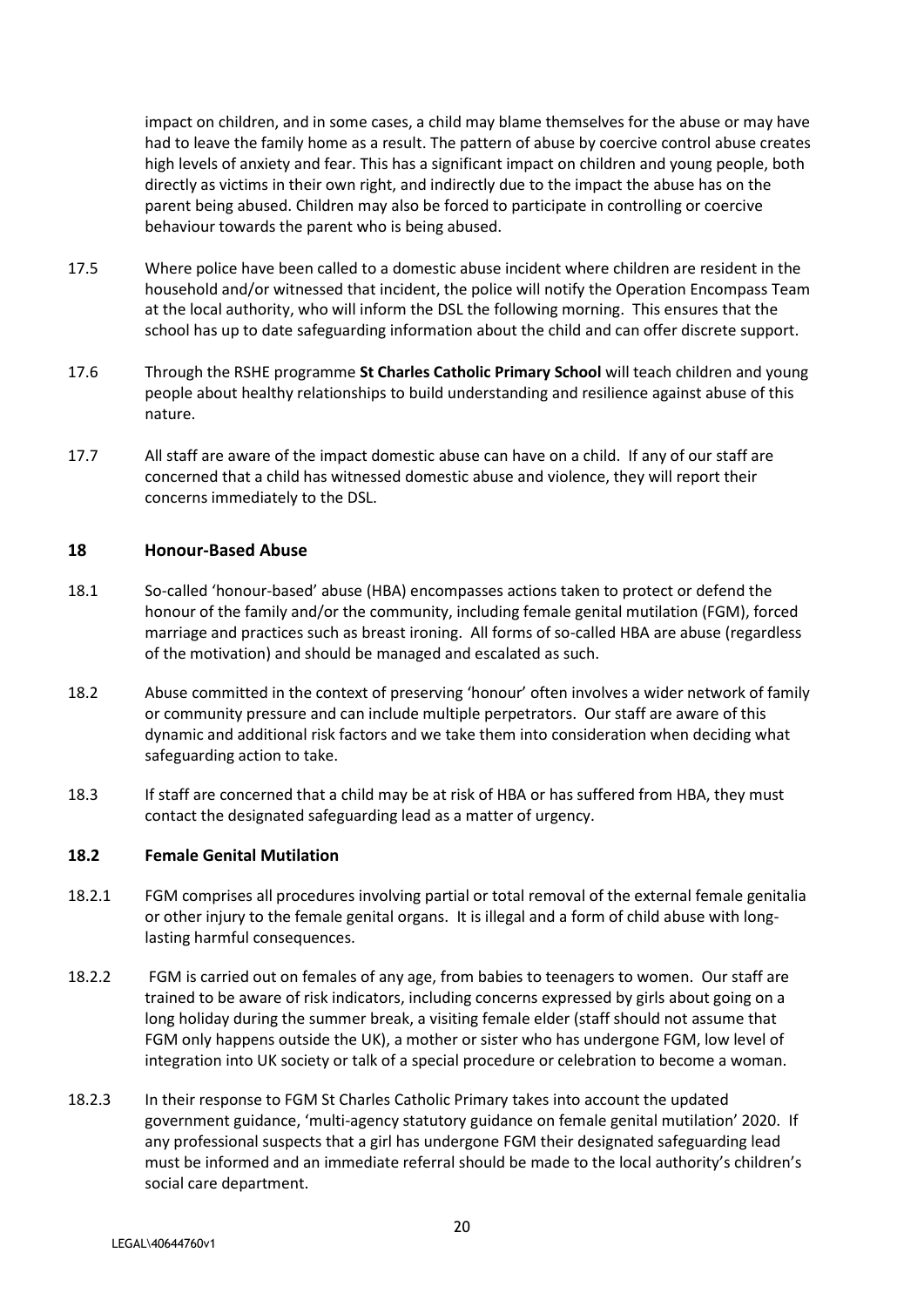- 18.2.4 If staff are concerned that a child may be at risk of FGM, they will follow the school's safeguarding protocols and inform the designated safeguarding lead without delay. Where there is an imminent or serious risk, an emergency response by the designated safeguarding lead may be required, either an urgent referral to social services and/or potentially contacting the police.
- 18.2.5 Under the FGM mandatory reporting duty, teachers also have a legal duty to report to the police where they discover that FGM has been carried out on a child under 18. In such circumstances, teachers must personally report the matter to the police as well as informing the DSL.

#### **18.3 Forced Marriage**

- 18.3.1 A forced marriage is one entered into without the full and free consent of one or both parties and where violence, threats or any other form of coercion is used to cause a person to enter into a marriage. Coercion may include physical, psychological, financial, sexual and emotional pressure or abuse. Forced marriage is illegal.
- 18.3.2 Our staff are trained to be aware of risk indicators, which may include being taken abroad and not being allowed to return to the UK.
- 18.3.3 Forced marriage is not the same as arranged marriage, which is common in many cultures.
- 18.3.4 If staff are concerned that a child may be at risk of forced marriage, they should speak to the designated safeguarding lead immediately.

#### **19 Radicalisation and Extremism**

- 19.1 Extremism is defined as vocal or active opposition to fundamental British values, including democracy, the rule of law, individual liberty and mutual respect and tolerance of different faiths and beliefs. Radicalisation refers to the process by which a person comes to support terrorism and extremist ideologies associated with terrorist groups.
- 19.2 Children are vulnerable to extremist ideology and radicalisation. Whilst Islamist fundamentalism is the most widely publicised, extremism and radicalisation can occur in other cultures, religions and beliefs, including the far right and white supremacy. Our staff are trained to identify those at risk of being radicalised or drawn into extremism.
- 19.3 As part of the Counter Terrorism and Security Act 2015, schools have a duty to 'prevent people being drawn into terrorism'. This has become known as the 'Prevent Duty'.
- 19.4 If staff are concerned that a child may be at risk of radicalisation or being drawn into extremism, they should speak to the designated safeguarding lead, who has received training about the Prevent Duty and tackling extremism and is able to support staff with any concerns they may have.
- 19.5 At St Charles Catholic Primary School we use the curriculum to ensure that children and young people understand how people with extreme views share these with others, especially using the internet. We are committed to ensuring that our pupils are offered a broad and balanced curriculum that aims to prepare them for life in modern Britain. Teaching the school's core values alongside the fundamental British Values supports quality teaching and learning, whilst making a positive contribution to the development of a fair, just and civil society.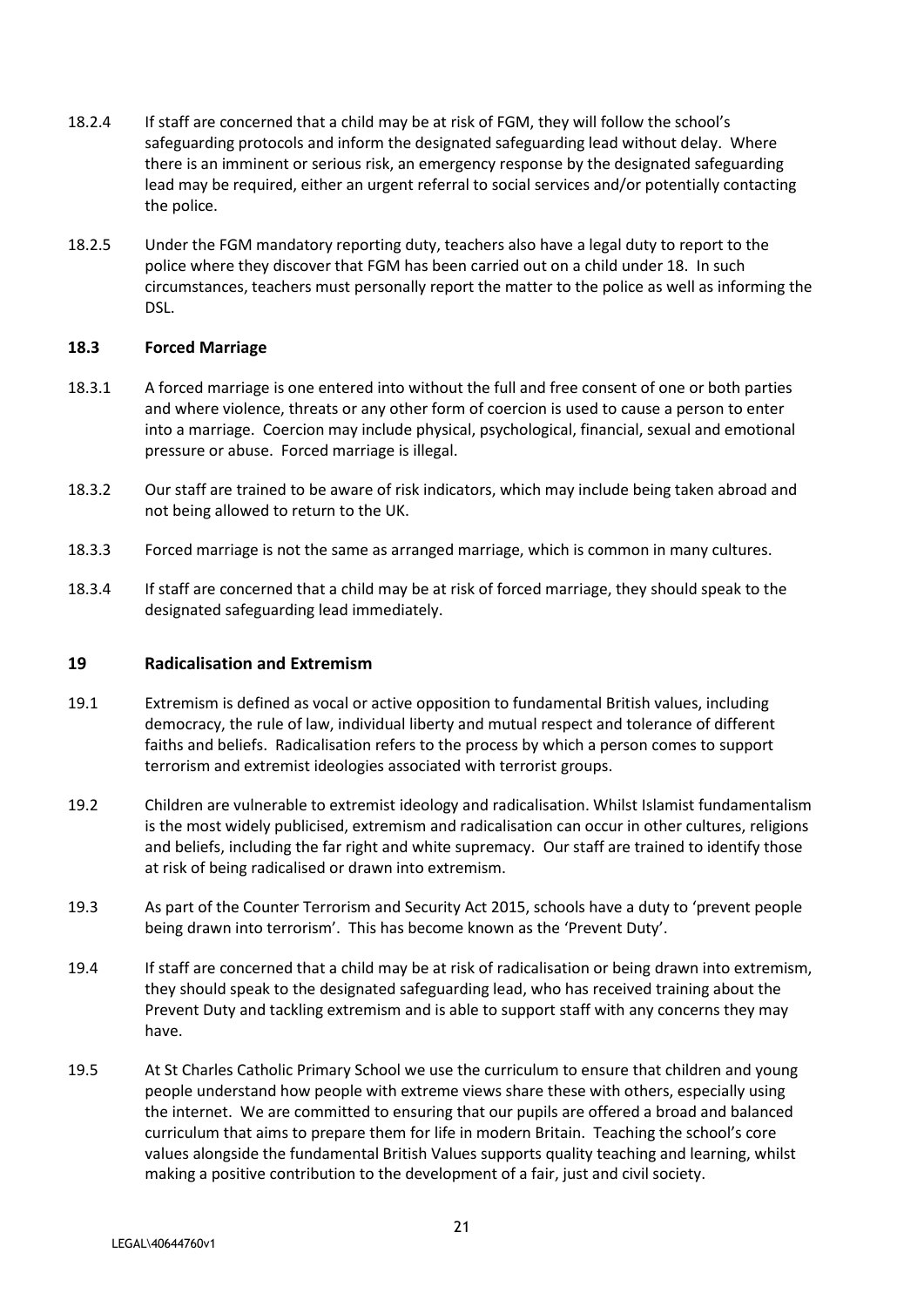## **20 Allegations made against/Concerns raised in relation to teachers, including supply teachers, other staff, volunteers and contractors**

- 20.1 At St Charles Catholic Primary School we recognise the possibility that adults working in the school or on behalf of the school may harm children. If an allegation is made or low-level concern is raised against a member of staff, including supply staff, contractor or a volunteer, our set procedures must be followed as described in our 'Allegations made against/Concerns raised in relation to teachers, including supply teachers, other staff, volunteers and contractors' Policy, which can be accessed on the Trust extranet. The full procedures for managing such allegations or concerns are set out in Part Four od Keeping children safe in education, 2021.
- 20.2 We provide our staff with advice regarding their personal online activity and we have clear rules regarding electronic communications and online contact with pupils. It is considered a serious disciplinary issue if staff breach these rules.
- 20.3 Our Staff Code of Conduct sets out St Charles Catholic Primary School's expectations of staff and is signed by all staff members to confirm that they have read, understood and will comply with the expectations.
- 20.4 Any concerns about the conduct of adults in the school or those working on behalf of the school should be reported to the Headteacher without delay (or where that is not possible, to the Designated Safeguarding Lead);
- 20.5 Any safeguarding concerns or allegations about the Headteacher should be communicated in writing to the Chief Executive Officer (CEO) of St Thomas Aquinas Catholic Multi-Academy Trust.
- 20.6 Allegations made against staff who no longer work at the school will be reported to the police.
- 20.7 Safeguarding concerns and allegations against members of staff should be reported whether they take place on the school premises or offsite.
- 20.8 Where appropriate, the school will inform Ofsted of the allegation and actions taken, within the necessary timescale. **For EYFS only**

## **21 Whistle blowing if you have concerns about a colleague**

21.1 It is important that all staff and volunteers feel able to raise concerns about a colleague's practice. The Trust's whistleblowing Policy, available on St Thomas Aquinas Trust extranet, allows staff to raise concerns or make allegations about suspected wrongdoing and for an appropriate enquiry to take place. If a member of staff reasonably believes they have discovered serious malpractice within the school, ideally, they should raise these concerns with their line manager. However, if, for whatever reason this is not possible or appropriate, they should contact the Headteacher.

> If a member of staff suspects that the Headteacher may be involved in the malpractice, then they should contact in writing to the CEO of The Trust.

- 21.2 Staff may also report their concerns directly to children's social care or the police if they believe direct reporting is necessary to secure action.
- 21.3 The NSPCC runs a whistleblowing helpline on behalf of the government, which offers free advice and support to professionals with concerns about how child protection issues are being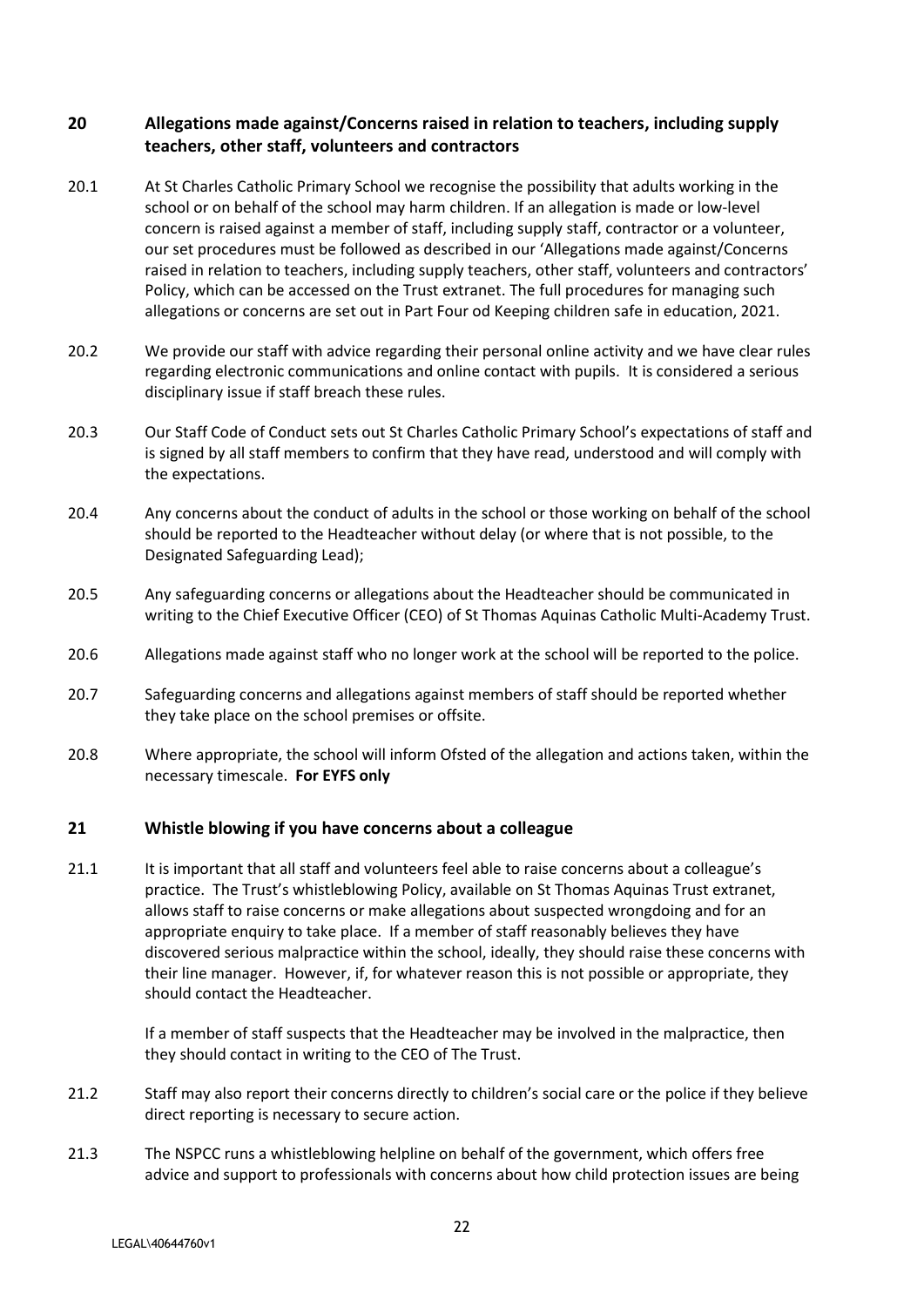handled in their own or another organisation: Contact details are: 0808 800 5000, email [help@nspcc.org.uk.](mailto:help@nspcc.org.uk)

#### **22 Safer recruitment**

- 22.1 The governing body and our senior leadership team are responsible for ensuring we follow recruitment procedures that help to deter, reject or identify people who might harm children. When doing so we check and verify the applicant's identity, qualifications and work history in accordance with Part Three of Keeping Children Safe in Education 2021 and the local safeguarding partners arrangements.
- 22.2 When using supply staff, we will obtain written confirmation from supply agencies or thirdparty organisations that staff they provide have been appropriately checked and are suitable to work with children. Trainee teachers will be checked either by the school or by the training provider, from whom written confirmation will be obtained confirming their suitability to work with children.
- 22.3 We ensure that our volunteers undergo a risk assessment, are appropriately checked and supervised in school. We check the identity of all contractors working on site and request DBS checks where required by Keeping Children Safe in Education (2021). Contractors who have not undergone checks will not be allowed to work unsupervised during the school day.
- 22.4 The school maintains a single central record of recruitment checks undertaken, which is monitored for compliance by the Trust. Our recruitment policy and procedures can be accessed on St Thomas Aquinas Trust extranet.
- 22.5 All relevant staff (involved in early years settings and/or before or after school care for children under eight) are made aware of the disqualification from childcare guidance and their obligations to disclose to us relevant information that could lead to disqualification.
- 22.6 All staff who have contact with children and families will have supervisions, which will provide them with support, coaching and training, promote the interests of children and allow for confidential discussions od sensitive issues. **ONLY for EYFS**

## **23 Site security**

Visitors are asked to sign in at the school reception and are given a badge, which confirms they have permission to be on site. If visitors have undergone the appropriate checks, they can be provided with unescorted access to the school site. Visitors who have not undergone the required checks will be escorted at all times.

## **24 Child protection procedures**

#### **24.1 Recognising abuse**

- 24.1.1 Abuse and neglect are forms of maltreatment. Somebody may abuse or neglect a child by inflicting harm or by failing to act to prevent harm. Abuse may be committed by adult men or women and by other children and young people.
- 24.1.2 Keeping Children Safe in Education (DfE 2021) refers to four categories of abuse. These are set out at Appendix 1 along with indicators of abuse.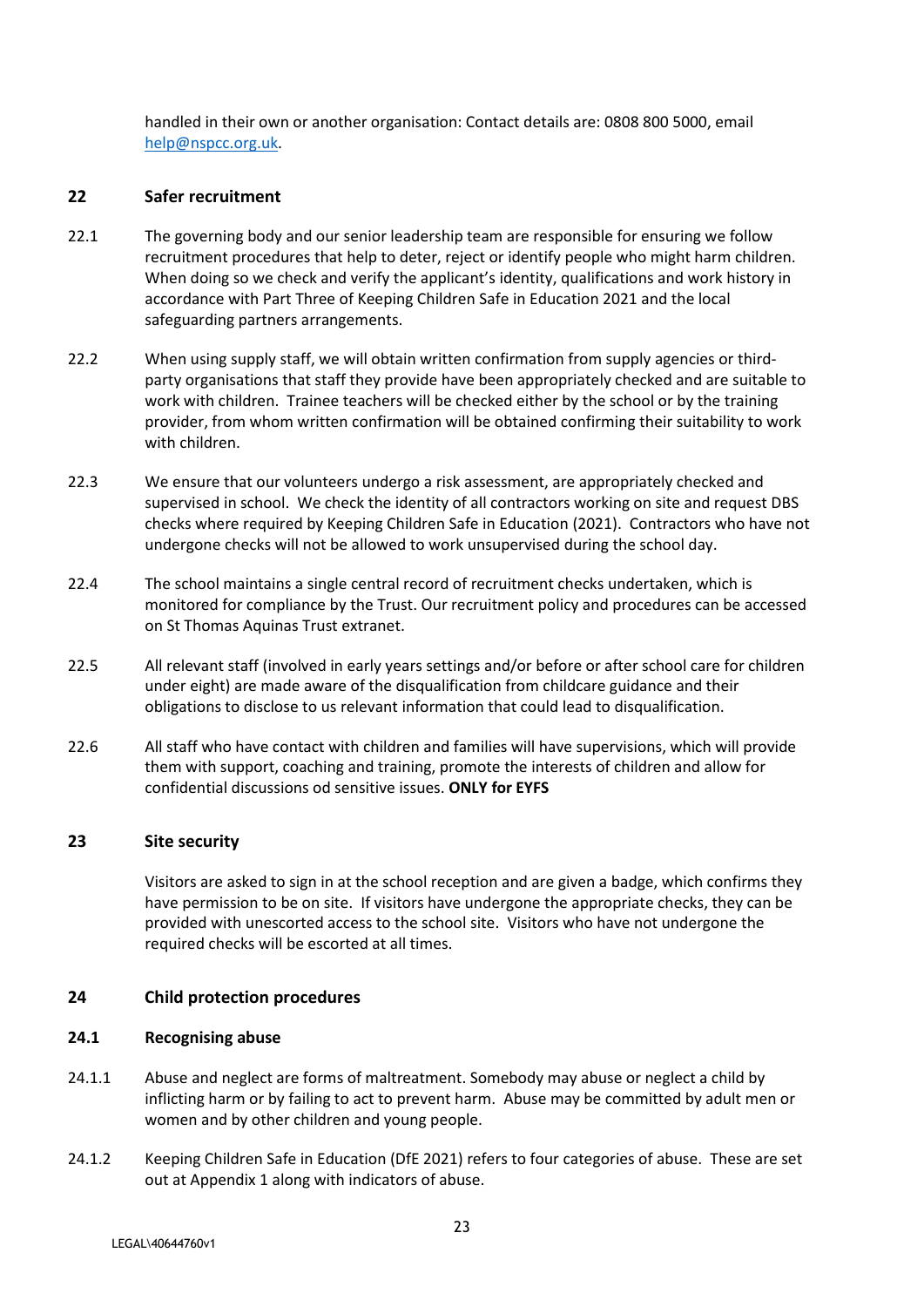24.1.3 If a member of staff is unsure about the signs that may indicate abuse, neglect or a mental health issue, they should speak to the DSL.

#### **24.2 Taking action**

Any child could become a victim of abuse. Key points for staff to remember for taking action are:

- in an emergency take the action necessary to help the child, if a child is in immediate danger, call 999;
- record your concern on CPOMS or on the school's safeguarding form if you cannot access CPOMS and report to the DSL as soon as possible.
- share information on a need-to-know basis only and do not discuss the issue with colleagues, friends or family

#### **24.3 If you are concerned about a pupil's welfare**

- 24.3.1 Staff may suspect that a pupil may be at risk. This may be because the pupil's behaviour, attendance or their appearance has changed or physical signs are noticed. In these circumstances, staff will give the pupil the opportunity to talk and ask if they are OK.
- 24.3.2 If the pupil does reveal that they are being harmed, staff should follow the advice below.
- 24.3.3 There will be many occasions when a member of staff is concerned about a child and a child does not directly disclose abuse or neglect. If the child does not reveal that they are being or have been harmed, but staff have concerns about the child, they should report this to the DSL immediately.
- 24.3.4 Staff, parents and members of the wider community should never assume that someone else will report concerns. Everyone has a responsibility to safeguard children and should always report concerns, however minor.

#### **24.4 If a pupil discloses to you**

If a pupil tells a member of staff about a risk to their safety or wellbeing, the staff member will:

- remain calm and not overreact
- allow them to speak freely
- not be afraid of silences
- not ask leading questions
- give reassuring nods or words of comfort 'I'm so sorry this has happened to you', 'I want to help', 'This isn't your fault', 'You are doing the right thing in talking to me'
- not automatically offer physical touch as comfort
- let the pupil know that in order to help them they must pass the information on to the DSL
- tell the pupil what will happen next
- complete a CPOMs report or use the **school's** safeguarding form if you cannot access CPOMS and pass it to the DSL as soon as possible
- report verbally to the DSL even if the child has promised to do it by themselves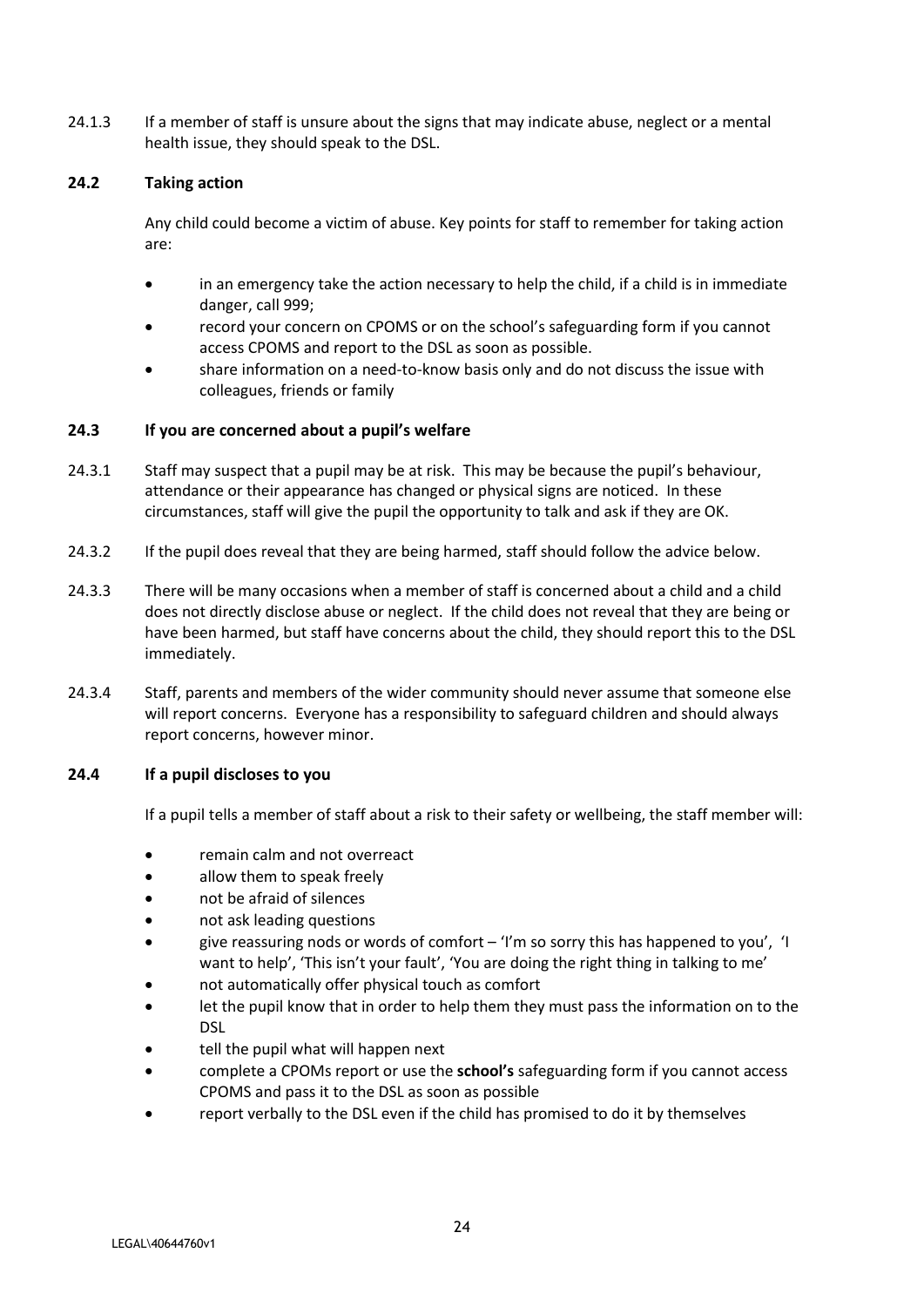## **24.5 Notifying parents**

St Charles Catholic Primary School will normally seek to discuss any concerns about a pupil with their parents. If the school believes that notifying parents could increase the risk to the child or exacerbate the problem, advice will first be sought from children's social care and/or the police before parents are notified.

The school will always adhere to the Data Protection Act (2018) and the General Data Protection Regulation (2018).

#### **25 Responding to a safeguarding concern**

- 25.1 The DSL will make a decision about the appropriate action to take following a safeguarding concern or direct disclosure. This may include:
	- Managing support internally;
	- Implementing early help intervention;
	- Starting an early help assessment for targeted support; or
	- Referring the case or incident to children's social care for statutory intervention.
- 25.2 The DSL will make a referral to children's social care if it is believed that a pupil is suffering or is at risk of suffering significant harm. The pupil (subject to their age and understanding) and the parents will be told that a referral is being made, unless to do so would increase the risk to the child.
- 25.3 The school follows Keeping children safe in Education (2021) as well as local threshold<sup>2</sup> and reporting guidance when deciding whether to refer a child to children's social care.
- 24.4 Staff should follow the reporting procedures outlined in this policy by making a referral to the DSL. However, they may also share information directly with children's social care or the police if they are convinced that a direct report is required or if the Safeguarding Lead, the deputies, the Headteacher or the Chair of Governors are not available, and a referral is required immediately.

In the event that a member of staff (who is not the DSL or DDSL) needs to make a referral to children's social care they should:

| Leicester      | Call 0116 454 1004 to discuss | http://www.lcitylscb.org/what-    |
|----------------|-------------------------------|-----------------------------------|
|                | concerns                      | to-do-if-you-are-concerned-       |
|                | Complete a Multi-Agency       | about-a-child/                    |
|                | Referral Form (MARF)          |                                   |
| Leicestershire | Call 0116 3050005 to discuss  | https://lrsb.org.uk/uploads/marf- |
|                | concerns                      | form.pdf                          |
|                | Complete a Multi-Agency       |                                   |
|                | Referral Form (MARF)          |                                   |

<sup>1</sup> <sup>2</sup> For more information about local threshold guidance, see http://www.lcitylscb.org/media/1641/llr-thresholdsdocument.pdf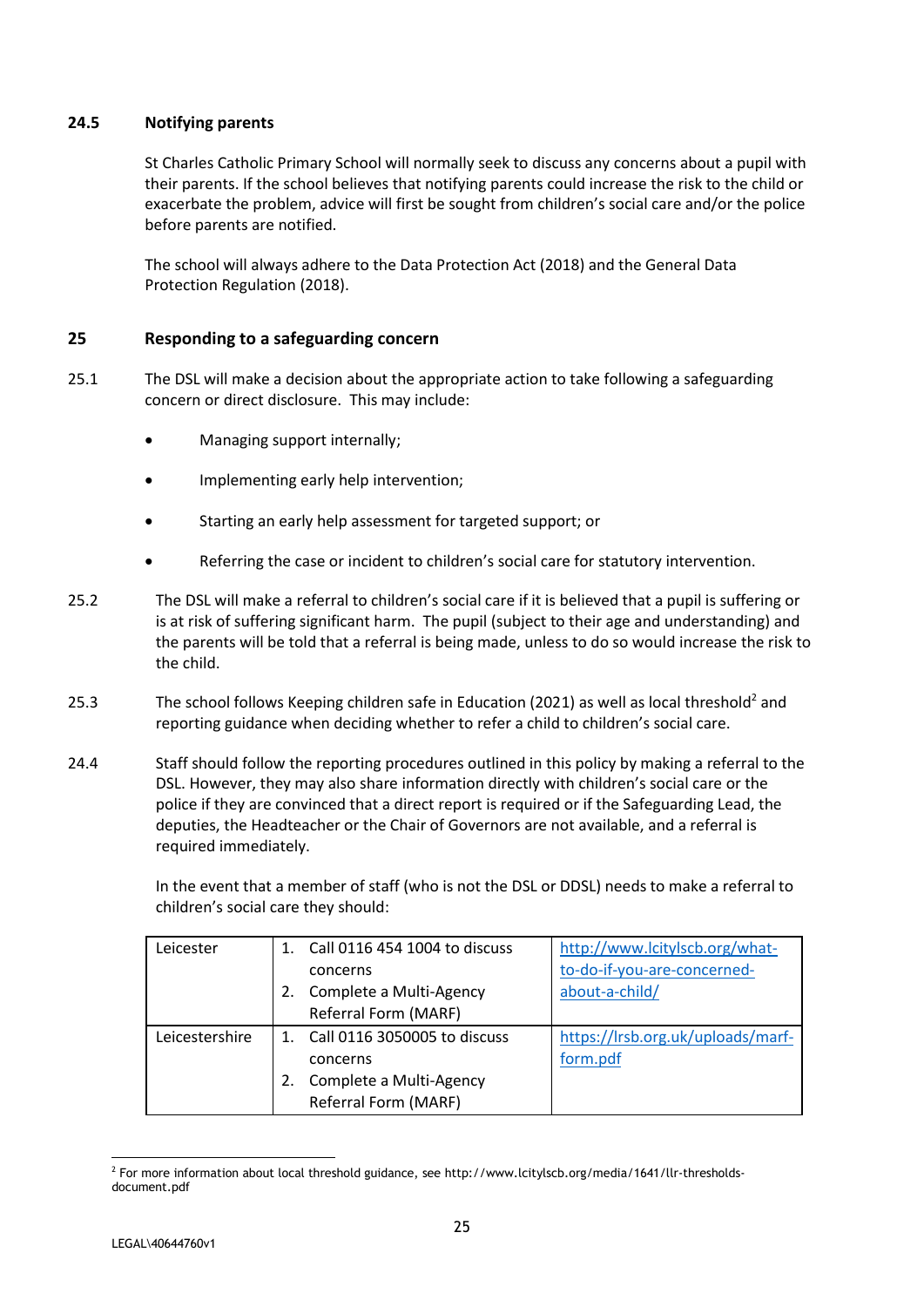If a member of staff other than the DSL or DDSL makes a referral, they should inform the DSL as soon as possible.

## **26 Confidentiality and sharing information**

Child protection issues necessitate a high level of confidentiality. Staff should only discuss concerns with the Designated Safeguarding Lead, Headteacher, Chair of Governors or in cases of safeguarding concerns or allegations against the Headteacher, the CEO of St Thomas Aquinas Trust.

#### **26.1 Sharing information**

- 26.1.1 The DSL will normally obtain consent from the parents to share child protection information. Where there is good reason to do so, for example if it is believed that it would put the child at risk, the DSL may share information *without* consent, and will record the reason for deciding to do so.
- 26.1.2 Information sharing will take place in a timely and secure manner and only when it is necessary and proportionate to do so and the information to be shared is relevant, adequate and accurate.
- 26.1.3 Information sharing decisions will be recorded, whether or not the decision is taken to share.
- 26.1.4 The UK GDPR and Data Protection Act 2018 do not prevent the sharing of information with relevant agencies for the purposes of keeping children safe. Fears about sharing information must not be allowed to stand in the way of the need to promote the welfare and protect the safety of children. This includes allowing practitioners to share information without consent. If any member of staff receives a request from a pupil or parent to see child protection records, they will refer the request to the Data Protection Officer.
- 26.1.5 If a member of staff has concerns about a child's welfare and considers that they may be a child in need or that the child has suffered or is likely to suffer significant harm, they should share this information with children's social care and/or the police. It is particularly important to share information when a child moves from one local authority to another, due to the risk that information **pertinent to keeping the child safe could be lost.**

## **26.2 Storing information**

- 26.2.1 Child protection information will be stored separately from the pupil's school file and the school file will be 'tagged' to indicate that separate information is held. It will be stored and handled in line with the Trust's Retention and Destruction Policy.
- 26.2.2 Our Confidentiality and Information Sharing policy and the Retention and Destruction policy are available to parents and pupils on request.

#### **27 Special Circumstances**

#### **27.1 Looked after children**

The most common reason for children becoming looked after is as a result of abuse or neglect. The school ensures that staff have the necessary skills and understanding to keep looked after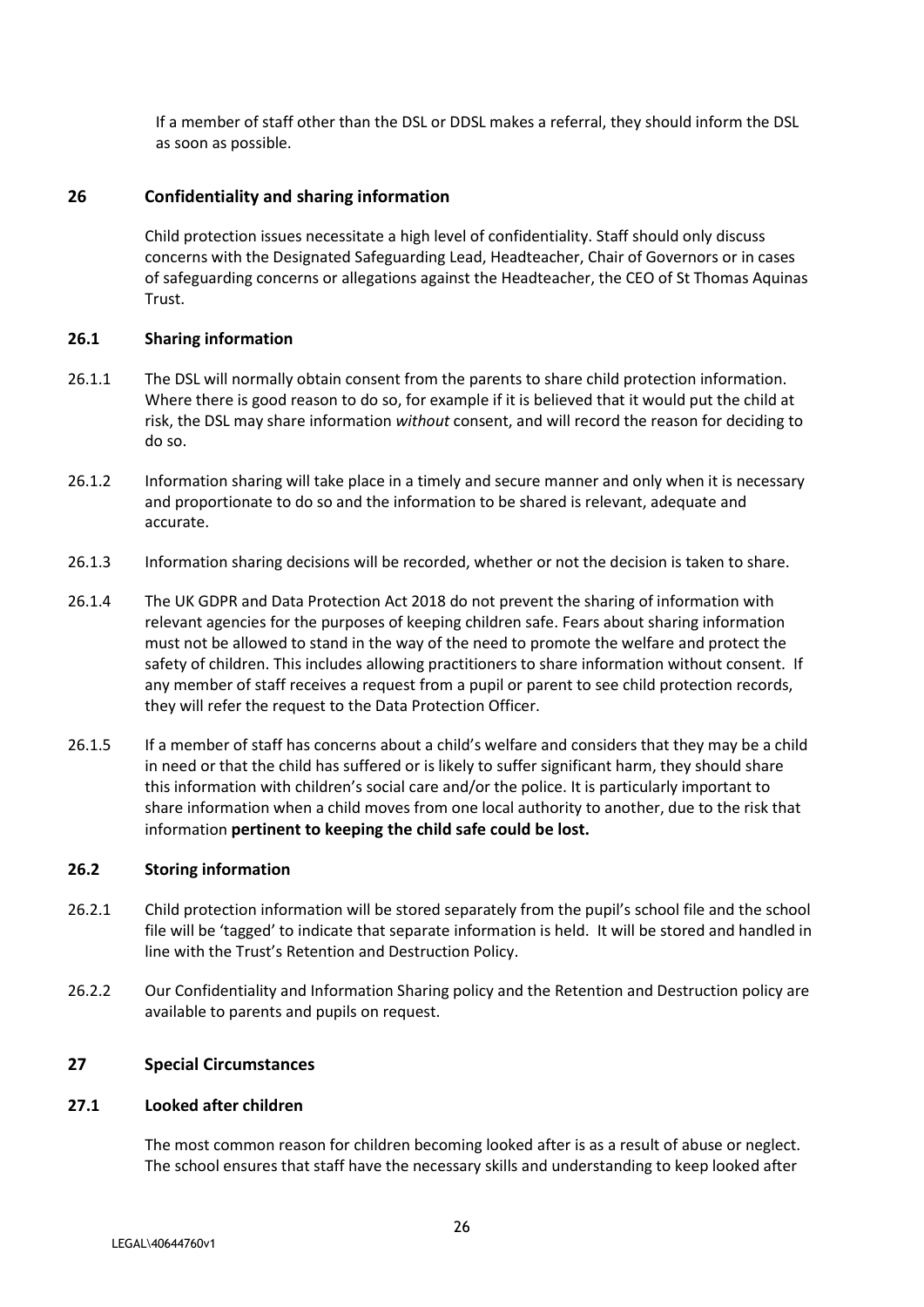children safe. Appropriate staff have information about a child's looked after status and care arrangements, including the level of authority delegated to the carer by the authority looking after the child. The designated teacher for looked after children and the DSL have details of the child's social worker and the name and contact details of the local authority's virtual head for children in care.

#### **27.2 Children who have a social worker**

27.2.1 Children may need a social worker due to safeguarding or welfare needs. Local authorities will share this information with us, and the DSL will hold and use this information to inform decision about safeguarding and promoting the child's welfare.

#### **27.3 Work Experience**

27.3.1 The school has detailed procedures to safeguard pupils undertaking work experience, including arrangements for checking people who provide placements and supervise pupils on work experience, which are in accordance with statutory guidance.

#### **27.5 Homelessness Duty**

27.5.1 The Homelessness Reduction Act 2017 placed duties on local authorities to intervene at earlier stages to prevent homelessness in their area. It placed a duty to refer, which applies to child protection, anyone they consider are or may become homeless or threatened with homelessness. St Charles Catholic Primary School will work together with social care and housing authorities as appropriate where they consider a child or young person may be homeless or at risk of being made homeless. Where applicable, we will work within the Homelessness Code of Guidance, including the guidance on prevention of homelessness and provision of accommodation for 16 and 17-year-old young people who may be homeless or require accommodation.

## **28 Private fostering arrangements**

- 28.1 A private fostering arrangement occurs when someone other than a parent or a close relative cares for a child for a period of 28 days or more, with the agreement of the child's parents. It applies to children under the age of 16 or aged under 18 if the child is disabled. By law, a parent, private foster carer or other persons involved in making a private fostering arrangement must notify children's services as soon as possible.
- 28.2 Whilst most privately fostered children are appropriately supported and looked after, they are a potentially vulnerable group who should be monitored by the local authority, particularly when the child has come from another country. In some cases, privately fostered children are affected by abuse and neglect, or may be victims of trafficking, child sexual exploitation or modern-day slavery.
- 28.3 On admission to the school, we will take steps to verify the relationship of the adults to the child who is being registered.
- 28.4 Where a member of staff becomes aware that a pupil may be in a private fostering arrangement they will tell the DSL and the school will discharge its mandatory duty to notify the local authority of the circumstances.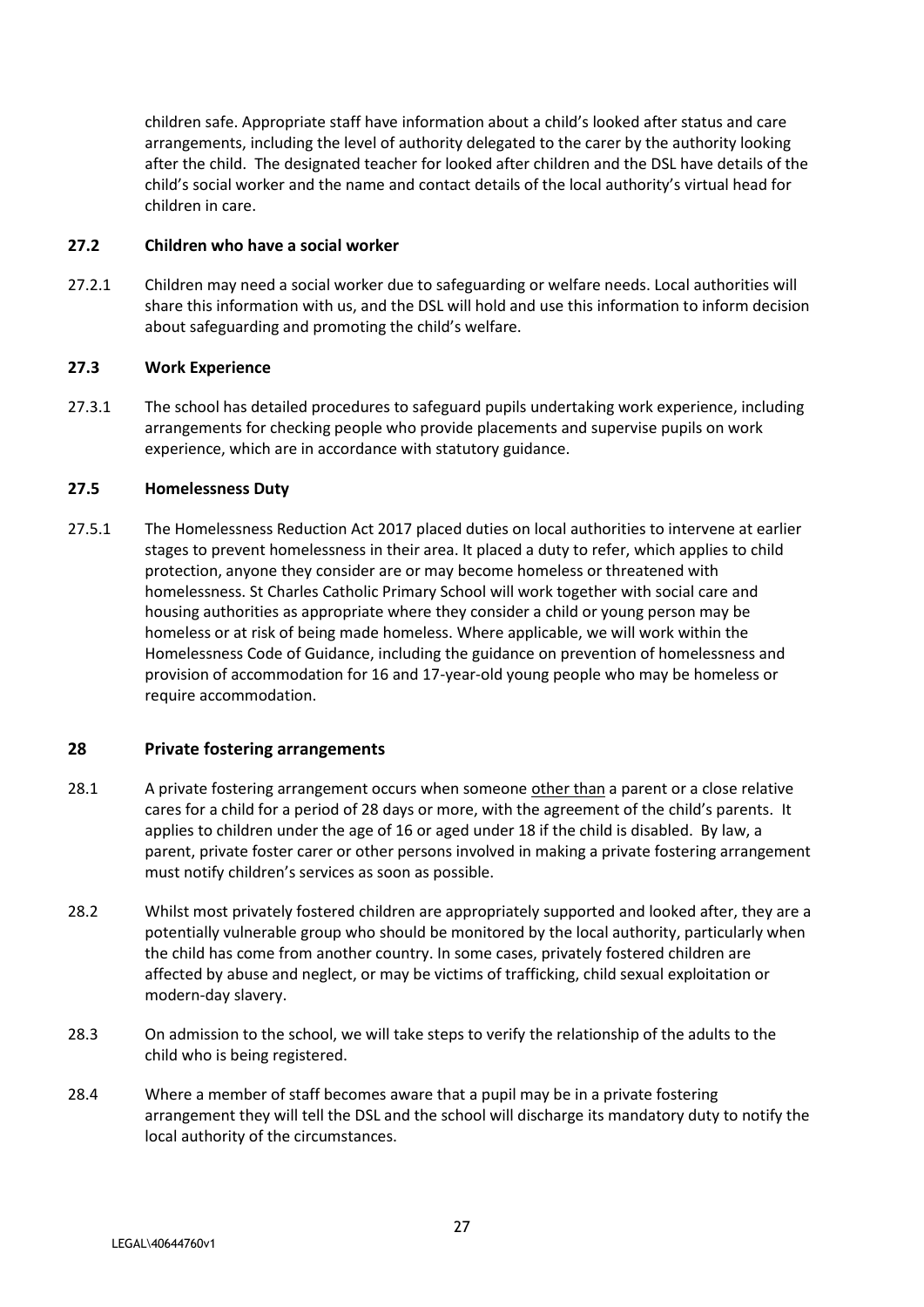## **29 Local Priorities**

The local authority and LSCPB have their own priorities which reflect the area in which our school is based. Some of these include being aware of knife crime, gang related issues, Radicalisation, county lines, criminal activity, anti-social behaviour, and contextual safeguarding. We work closely with other agencies including the Police, community groups and social care.

## **30 Related safeguarding policies**

St Charles Catholic Primary School's governing body's legal responsibility for the safeguarding of the children goes beyond child protection. Their duty is to ensure that safeguarding permeates all activities and functions. This policy therefore complements and supports a range of other policies, for instance:

- Staff Code of Conduct;
- The school's Behavior policy, including drug and alcohol abuse;
- First aid and the administration of medicines;
- Anti-bullying, including cyber bullying, prejudice-based and discriminatory bullying;
- Relationships Education, Relationships and sex education and health education;
- Equal opportunities;
- Physical intervention and restraint:
- Personal and intimate care;
- Special educational needs and disability;
- Looked after and previously looked after children;
- Complaint's procedure**;**
- Work experience and extended work placements;
- Acceptable use of IT;
- Mobile phone and camera use;
- Extended school activities;
- STA Whistleblowing Policy;
- Allegations made against/Concerns raised in relation to teachers, including supply teachers, other staff volunteers and contractors.
- Resolving practitioner disagreements and escalation of concerns (LSCP policy)
- Retention and destruction policy;
- Online safety;
- Recruitment and selection;
- Critical Incident Plan;
- Data Protection and Privacy Notice;
- Lone working/home visits risk assessment;
- Disciplinary policy;
- Early years foundation stage statutory framework (EYFS); FOR EYFS ONLY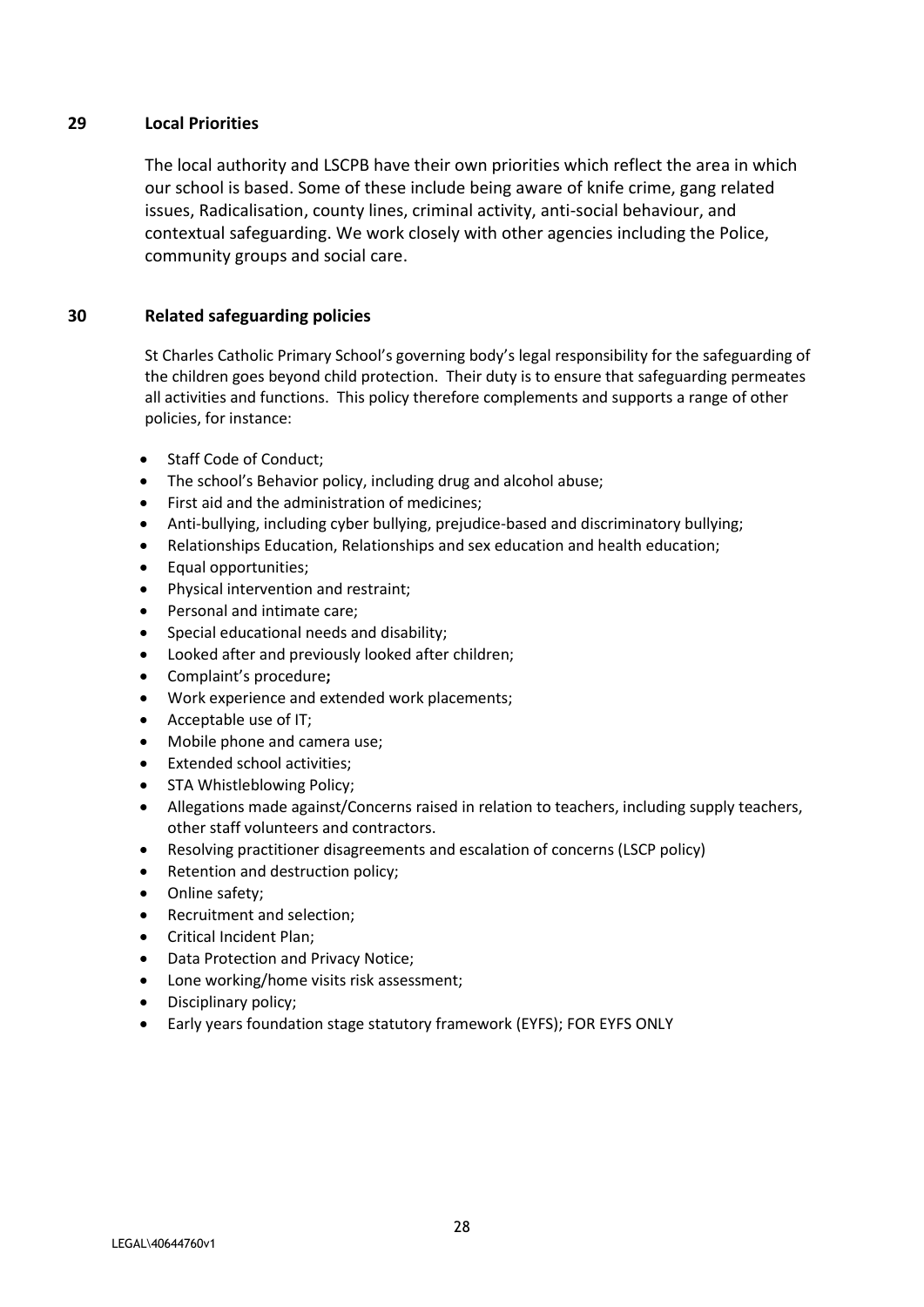## **31 Useful contacts**

| <b>St Thomas Aquinas Catholic Multi-Academy Trust</b>                                                                                                  |                             |  |  |  |  |
|--------------------------------------------------------------------------------------------------------------------------------------------------------|-----------------------------|--|--|--|--|
| Chair of the Trust Board: Sarah Noon                                                                                                                   | snoon@aquinas-cmat.org      |  |  |  |  |
| Trust Board Safeguarding Director: Brian<br>Underwood                                                                                                  | bunderwood@aquinas-cmat.org |  |  |  |  |
| Chief Executive Officer (CEO): Neil Lockyer                                                                                                            | nlockyer@aquinas-cmat.org   |  |  |  |  |
| Director of Safeguarding: Marcella Gillespie                                                                                                           | mgillespie@aquinas-cmat.org |  |  |  |  |
| Director of Business Services (DPO/H&S/SCR)<br><b>Antoinette Bouwens</b>                                                                               | abouwens@aquinas-cmat.org   |  |  |  |  |
| <b>Leicester City</b>                                                                                                                                  |                             |  |  |  |  |
| One Front Door<br>Duty & Advice (Includes out of hours)<br>das.team@leicester.gov.uk<br>Early Help & Support/early-help@leicester.gov.uk               | 0116 454 1004               |  |  |  |  |
| <b>Leicester City</b>                                                                                                                                  |                             |  |  |  |  |
| <b>Children's Safeguarding Unit</b>                                                                                                                    | 0116 454 2440               |  |  |  |  |
| Leicestershire Police                                                                                                                                  | 999 / 0116 2222222          |  |  |  |  |
| Local Authority Designated Officer (LADO)<br>Jude Atkinson                                                                                             | 0116 454 2440               |  |  |  |  |
| Leicester Safeguarding Childrens Board (LSCPB)<br>http://www.lcityLSCPB.org/                                                                           | 0116 454 6520               |  |  |  |  |
| Prevent (Advice / Referral)                                                                                                                            | 01164 546 923               |  |  |  |  |
| Ailsa Coull - Ailsa.coull@leicester.gov.uk                                                                                                             | 07519 069 833               |  |  |  |  |
| UAVA - United against violence and abuse<br>(Domestic Violence, Abuse between Teenagers and<br>Domestic Violence in BME community)<br>info@uava.org.uk | 0808 80 200 28              |  |  |  |  |
| <b>Forced Marriage Unit</b><br>fmu@fco.gov.uk                                                                                                          | 020 7008 0151               |  |  |  |  |
| Female Genital Mutilation Helpline<br>fgmhelp@nscpcc.org                                                                                               | 0800 028 3550               |  |  |  |  |
| NSPCC Whistleblowing Advice Line<br>help@nspcc.org.uk                                                                                                  | 0800 028 0285               |  |  |  |  |
| Leicestershire                                                                                                                                         |                             |  |  |  |  |
| First Response Children's Duty (Tier 4 same day                                                                                                        | 0116 305 0005               |  |  |  |  |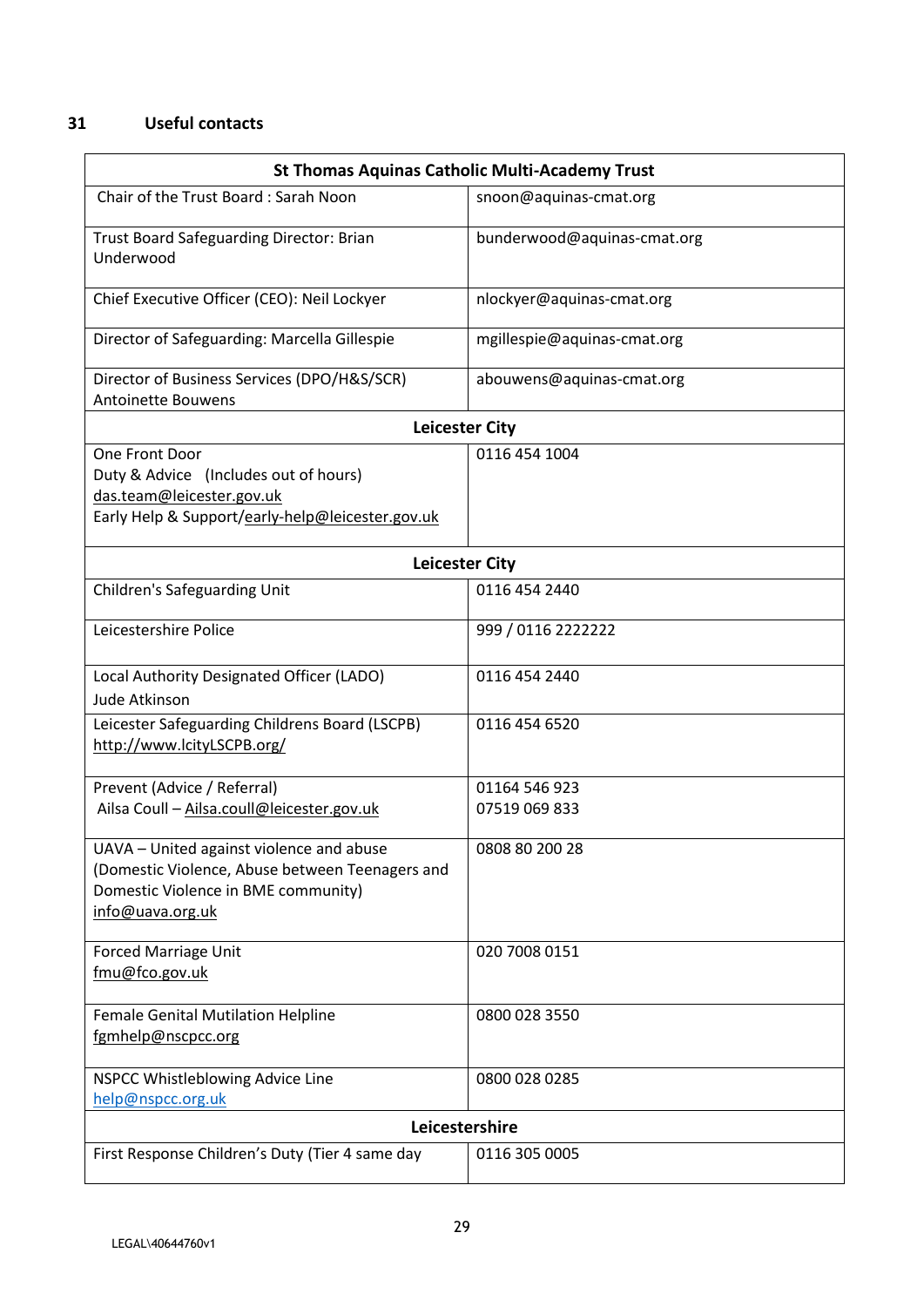| referrals) childrensduty@leics.gov.uk                                                                                         |                             |  |  |  |  |
|-------------------------------------------------------------------------------------------------------------------------------|-----------------------------|--|--|--|--|
| All other referrals including Early Help (Children and<br><b>Family Wellbeing Services)</b><br>http://lrsb.org.uk/childreport |                             |  |  |  |  |
|                                                                                                                               |                             |  |  |  |  |
| Early Help enquiries and consultation line                                                                                    | 0116 305 8727               |  |  |  |  |
| Prevent Engagement Team                                                                                                       |                             |  |  |  |  |
| prevent.team@leicestershire.pnn.police.uk                                                                                     |                             |  |  |  |  |
| Head of Service-Safeguarding and Performance<br>Service: Kelda Claire                                                         | 0116 305 9084/0750 768 6100 |  |  |  |  |
| Local Authority Designated Officer (LADO)                                                                                     | 0116 305 7597               |  |  |  |  |
| Kim Taylor/ Lovona Brown                                                                                                      | 0116 305 5641               |  |  |  |  |
|                                                                                                                               | 0116 305 8161               |  |  |  |  |
| Service Manager                                                                                                               | 01163057566/07538562293     |  |  |  |  |
| <b>Hayley Binley</b>                                                                                                          |                             |  |  |  |  |
| <b>Useful websites and links</b>                                                                                              |                             |  |  |  |  |
| www.thinkuknow.co.uk                                                                                                          |                             |  |  |  |  |
| www.disrespectnobody.co.uk                                                                                                    |                             |  |  |  |  |
| www.saferinternet.org.uk                                                                                                      |                             |  |  |  |  |
| www.internetmatters.org                                                                                                       |                             |  |  |  |  |
| www.pshe-association.org.uk                                                                                                   |                             |  |  |  |  |
| www.educateagainsthate.com                                                                                                    |                             |  |  |  |  |
| www.gov.uk/government/publications/the-use-of-social-media-for-online-radicalisation                                          |                             |  |  |  |  |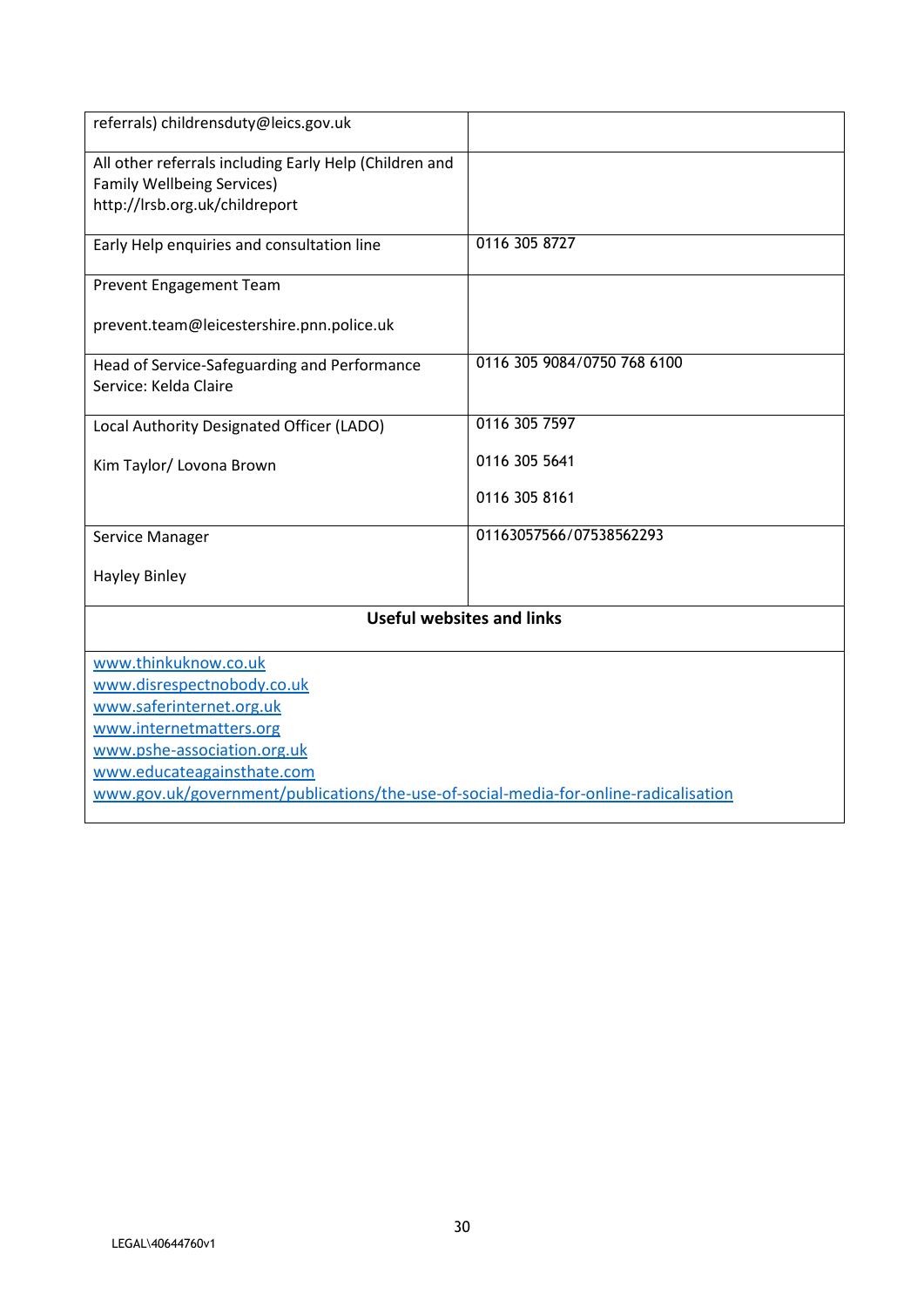# **Appendix 1 - Four categories of abuse**

## *(Source: Keeping Children Safe in Education, 2021)*

It is vital that staff are also aware of the range of behavioural indicators of abuse and report any concerns to the designated safeguarding lead. It is the responsibility of staff to report their concerns.

All staff should be aware that abuse, neglect and safeguarding issues are rarely stand-alone events that can be covered by one definition or label. In most cases, multiple issues will overlap with one another.

#### **1 Physical abuse**

Physical abuse is a form of abuse which may involve hitting, shaking, throwing, poisoning, burning or scalding, drowning, suffocating or otherwise causing physical harm to a child. Physical harm may also be caused when a parent or carer fabricates the symptoms of, or deliberately induces, illness in a child. It occurs when a parent or carer, usually the child's biological mother, exaggerates or deliberately causes symptoms of illness in the child. In fabricated or induced illness (FII), the parent may present the child as ill when they are healthy, deliberately induce symptoms of illness, manipulate test results, or exaggerate or lie about symptoms.

#### **1.1 Indicators of physical abuse**

The following may be indicators of physical abuse:

- have bruises, bleeding, burns, bites, fractures or other injuries
- show signs of pain or discomfort
- keep arms and legs covered, even in warm weather
- be concerned about changing for PE or swimming
- An injury that is not consistent with the account given
- Symptoms of drug or alcohol intoxication or poisoning
- Inexplicable fear of adults or over-compliance
- Violence or aggression towards others including bullying
- Isolation from peers

## **2 Emotional abuse**

Emotional abuse is the persistent emotional maltreatment of a child such as to cause severe and persistent adverse effects on the child's emotional development. It may involve conveying to a child that they are worthless or unloved, inadequate, or valued only insofar as they meet the needs of another person. It may include not giving the child opportunities to express their views, deliberately silencing them or 'making fun' of what they say or how they communicate. It may feature age or developmentally inappropriate expectations being imposed on children. These may include interactions that are beyond a child's developmental capability, as well as overprotection and limitation of exploration and learning, or preventing the child participating in normal social interaction. It may involve seeing or hearing the ill-treatment of another. It may involve serious bullying (including cyber bullying), causing children frequently to feel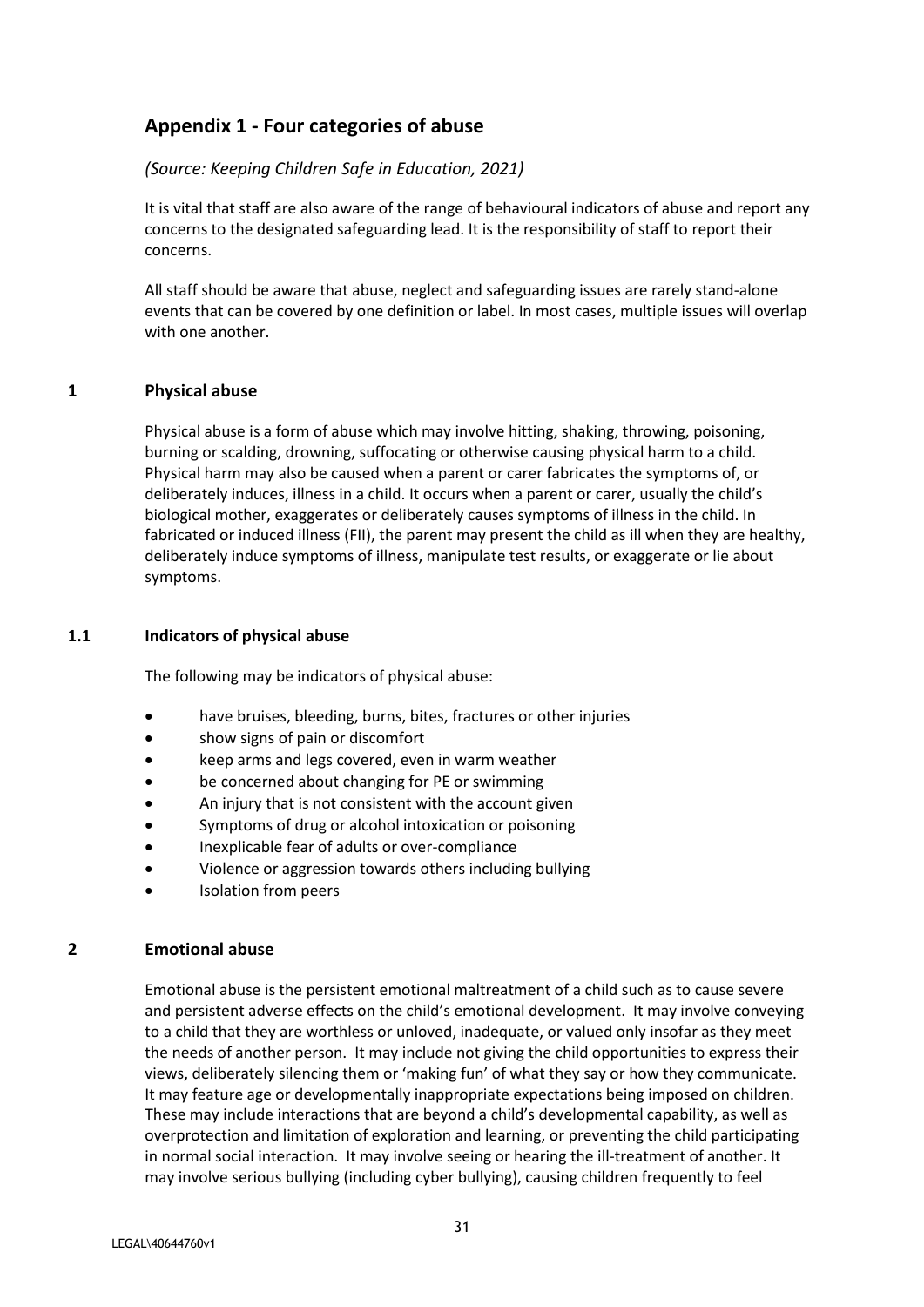frightened or in danger, or the exploitation or corruption of children. Some level of emotional abuse is involved in all types of maltreatment of a child, although it may occur alone.

#### **2.1 Indicators of emotional abuse**

The following may be indicators of emotional abuse:

- The child consistently describes him/herself in negative ways
- Over-reaction to mistakes
- Delayed physical, mental or emotional development
- Inappropriate emotional responses, fantasies
- Self-harm
- drug or solvent abuse
- Running away
- Appetite disorders anorexia nervosa, bulimia; or
- Soiling, smearing faeces, enuresis

#### **3 Sexual abuse**

Sexual abuse involves forcing or enticing a child or young person to take part in sexual activities, not necessarily involving a high level of violence, whether or not the child is aware of what is happening. The activities may involve physical contact, including assault by penetration (for example, rape or oral sex) or non-penetrative acts such as masturbation, kissing, rubbing and touching outside of clothing. They may also include non-contact activities, such as involving children in looking at, or in the production of, sexual images, watching sexual activities, encouraging children to behave in sexually inappropriate ways, or grooming a child in preparation for abuse. Sexual abuse is not solely perpetrated by adult males. Women can also commit acts of sexual abuse, as can other children.

#### **3.1 Indicators of sexual abuse**

The following may be indicators of sexual abuse:

- Sexually explicit play or behaviour or age-inappropriate knowledge
- Aggressive behaviour including sexual harassment or molestation
- Reluctance to undress for PE or swimming
- Anal or vaginal discharge, soreness or scratching
- Bruises or scratches in the genital area
- Reluctance to go home
- Refusal to communicate
- Depression or withdrawal
- isolation from peer group
- Eating disorders, for example anorexia nervosa and bulimia
- self-harm
- substance abuse
- acquire gifts such as money or a mobile phone from new 'friends'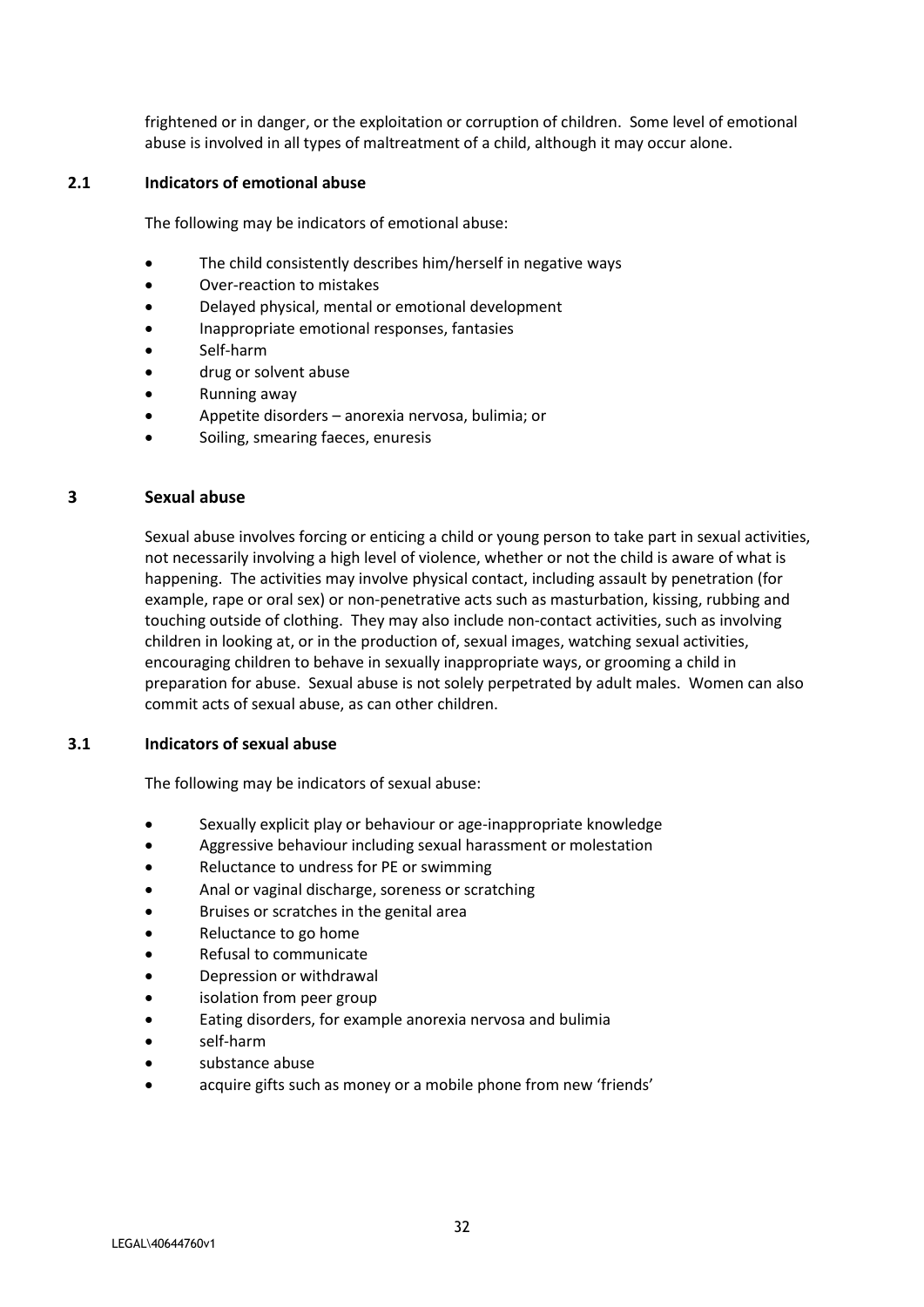## **4 Neglect**

Neglect is the persistent failure to meet a child's basic physical and/or psychological needs, likely to result in the serious impairment of the child's health or development. Neglect may occur during pregnancy, for example, as a result of maternal substance abuse. Once a child is born, neglect may involve a parent or carer failing to:

- provide adequate food, clothing and shelter (including exclusion from home or abandonment);
- protect a child from physical and emotional harm or danger;
- ensure adequate supervision (including the use of inadequate caregivers); or
- ensure access to appropriate medical care or treatment. It may also include neglect of, or unresponsiveness to, a child's basic emotional needs.

## **4.1 Indicators of neglect**

The following may be indicators of neglect:

- Constant hunger or stealing, scavenging and/or hoarding food
- **•** Frequent tiredness
- Frequently dirty or unkempt
- Poor attendance or often late
- Poor concentration
- Illnesses or injuries that are left untreated
- Failure to achieve developmental milestones or to develop intellectually or socially
- Responsibility for activity that is not age appropriate such as cooking, ironing, caring for siblings
- The child is left at home alone or with inappropriate carers